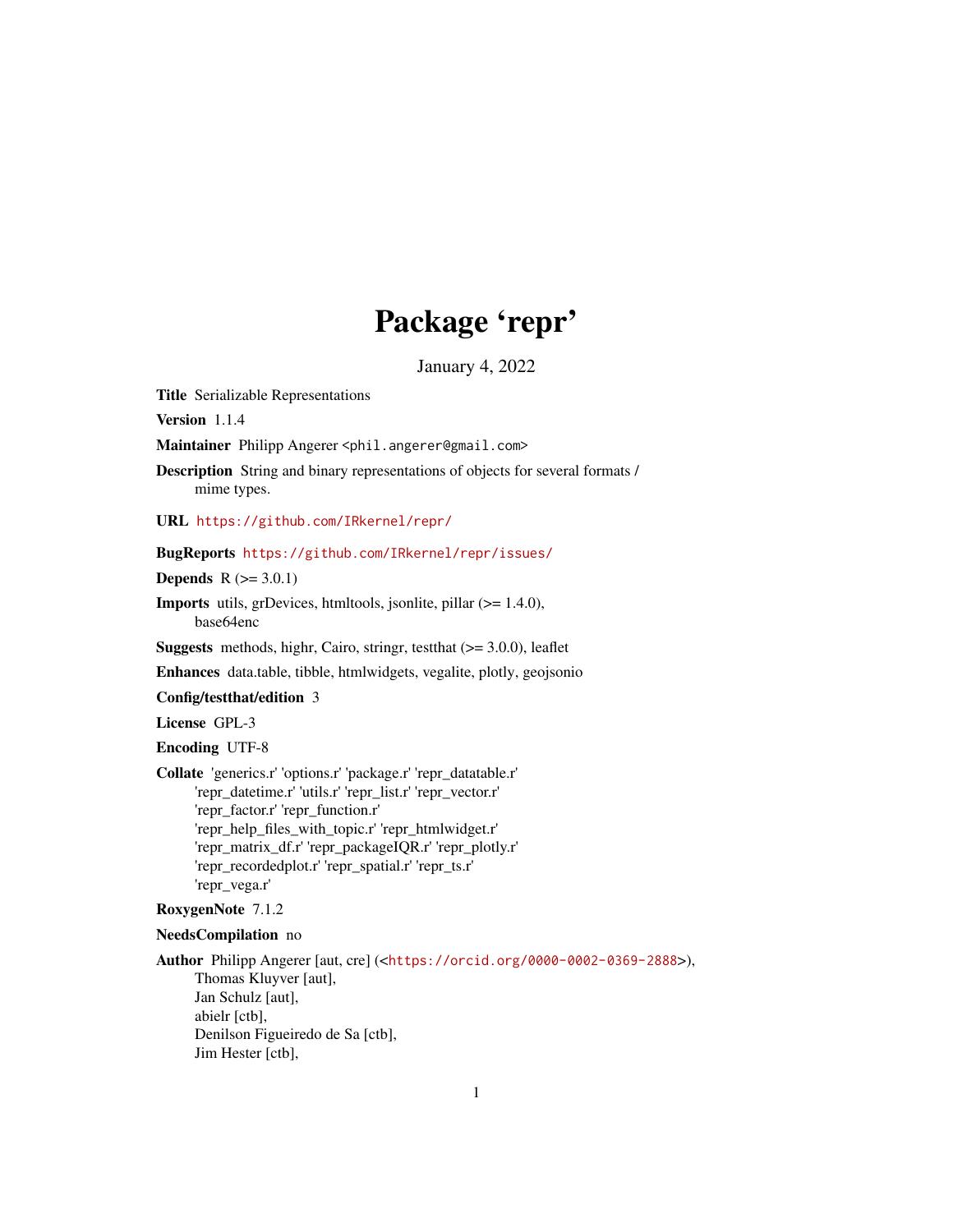```
karldw [ctb],
Dave Foster [ctb],
Carson Sievert [ctb]
```
Repository CRAN

Date/Publication 2022-01-04 14:20:06 UTC

# R topics documented:

|       | $\overline{2}$ |
|-------|----------------|
|       | 3              |
|       | 3              |
|       | $\overline{4}$ |
|       | 6              |
|       | $\overline{7}$ |
|       | -8             |
|       | - 8            |
|       | -9             |
|       |                |
|       |                |
|       |                |
|       |                |
|       |                |
|       |                |
|       |                |
|       |                |
|       |                |
|       |                |
|       |                |
| Index | 21             |

repr-package *The repr package*

# Description

String and binary representations of objects for several formats / mime types.

# Details

The LaTeX repr of vectors needs \usepackage[inline]{enumitem}

The LaTeX repr of functions with the repr.function.highlight option set to FALSE needs \usepackage{minted}

# See Also

[repr,](#page-2-1) [repr-options,](#page-5-1) [repr-generics,](#page-3-1) [repr\\_text](#page-18-1)

<span id="page-1-0"></span>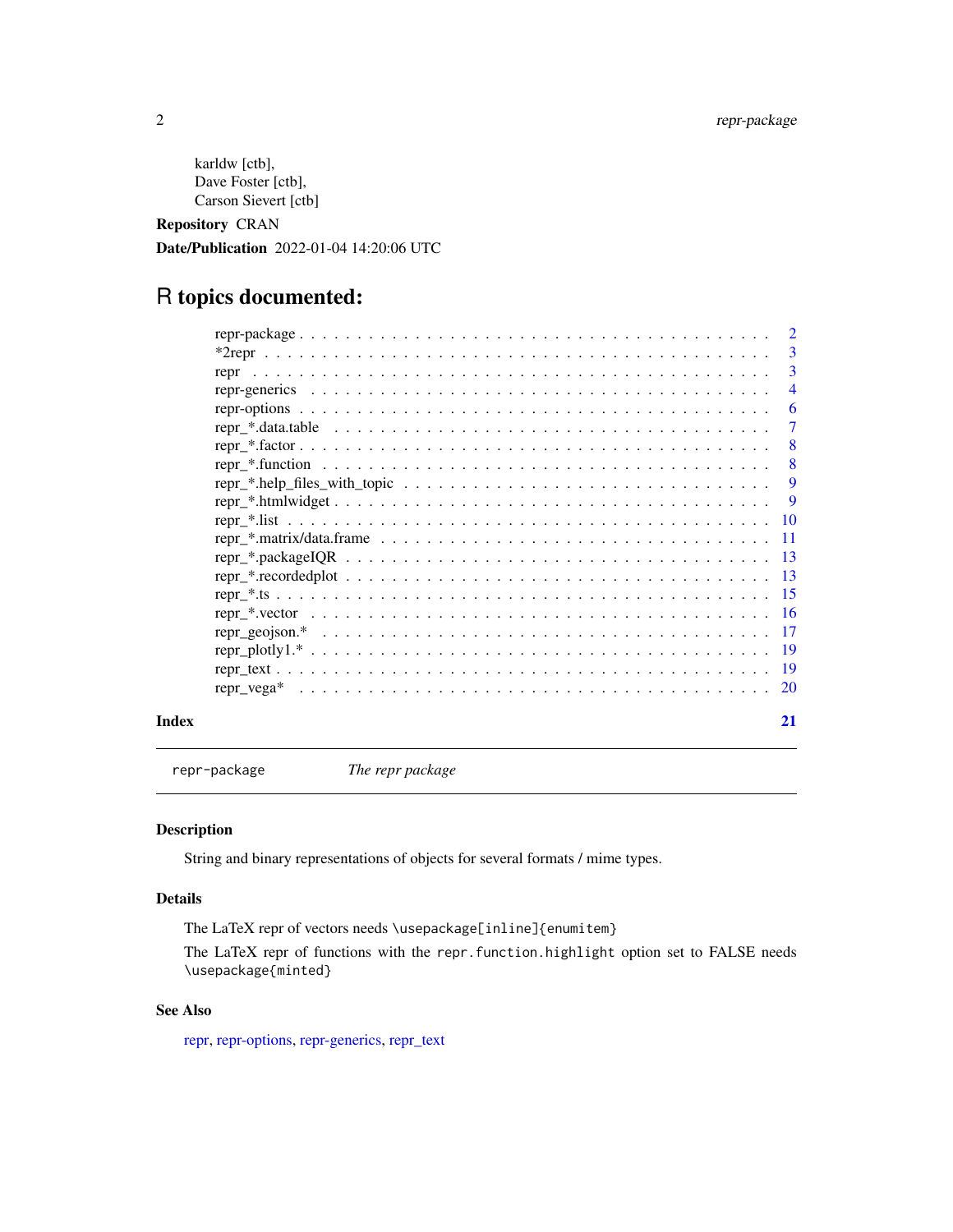<span id="page-2-0"></span>\*2repr *Lists mapping mime types (*mime2repr*) or format names (*format2repr*) to* repr *functions*

# Description

Lists mapping mime types (mime2repr) or format names (format2repr) to repr functions

#### Usage

mime2repr

format2repr

# Format

Lists mapping mime/name to function An object of class list of length 18.

# Examples

names(mime2repr) names(format2repr)

<span id="page-2-1"></span>

#### repr *Dynamic representation*

# Description

Specify an object and a format to represent it in. Will [stop](#page-0-0)() if no such format is known.

#### Usage

 $repr(obj, format = "text", ...)$ 

# Arguments

| obi      | The object to create a representation for                                                    |
|----------|----------------------------------------------------------------------------------------------|
| format   | The representation format. repr_ <format> is then called. (default: Call repr_text)</format> |
| $\cdots$ | delegated to the specific repr_ <format> function</format>                                   |

#### Value

A character or raw vector of that format or NULL if none is defined. Only the 'text' format is defined for everything (via [print](#page-0-0)())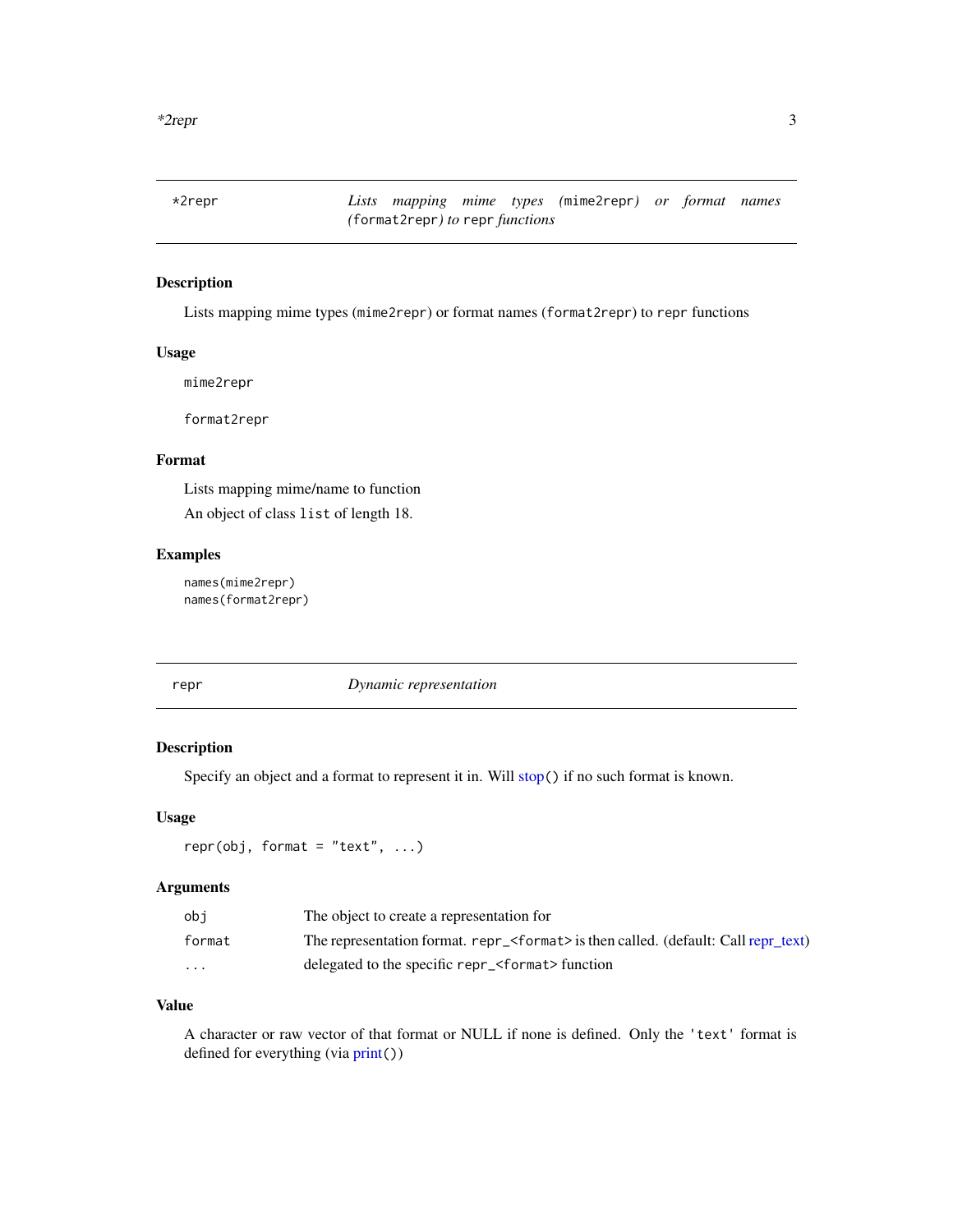### <span id="page-3-0"></span>See Also

[repr\\_text,](#page-18-1) [repr-generics](#page-3-1)

<span id="page-3-1"></span>repr-generics *Representations for specific formats*

# Description

Representations for specific formats

```
repr_html(obj, ...)
## Default S3 method:
repr_html(obj, ...)
repr_markdown(obj, ...)
## Default S3 method:
repr_markdown(obj, ...)
repr_latex(obj, ...)
## Default S3 method:
repr_latex(obj, ...)
repr_json(obj, ...)
## Default S3 method:
repr_json(obj, ...)
repr_javascript(obj, ...)
## Default S3 method:
repr_javascript(obj, ...)
repr_pdf(obj, ...)
## Default S3 method:
repr_pdf(obj, ...)
repr_png(obj, ...)
## Default S3 method:
repr_png(obj, ...)
```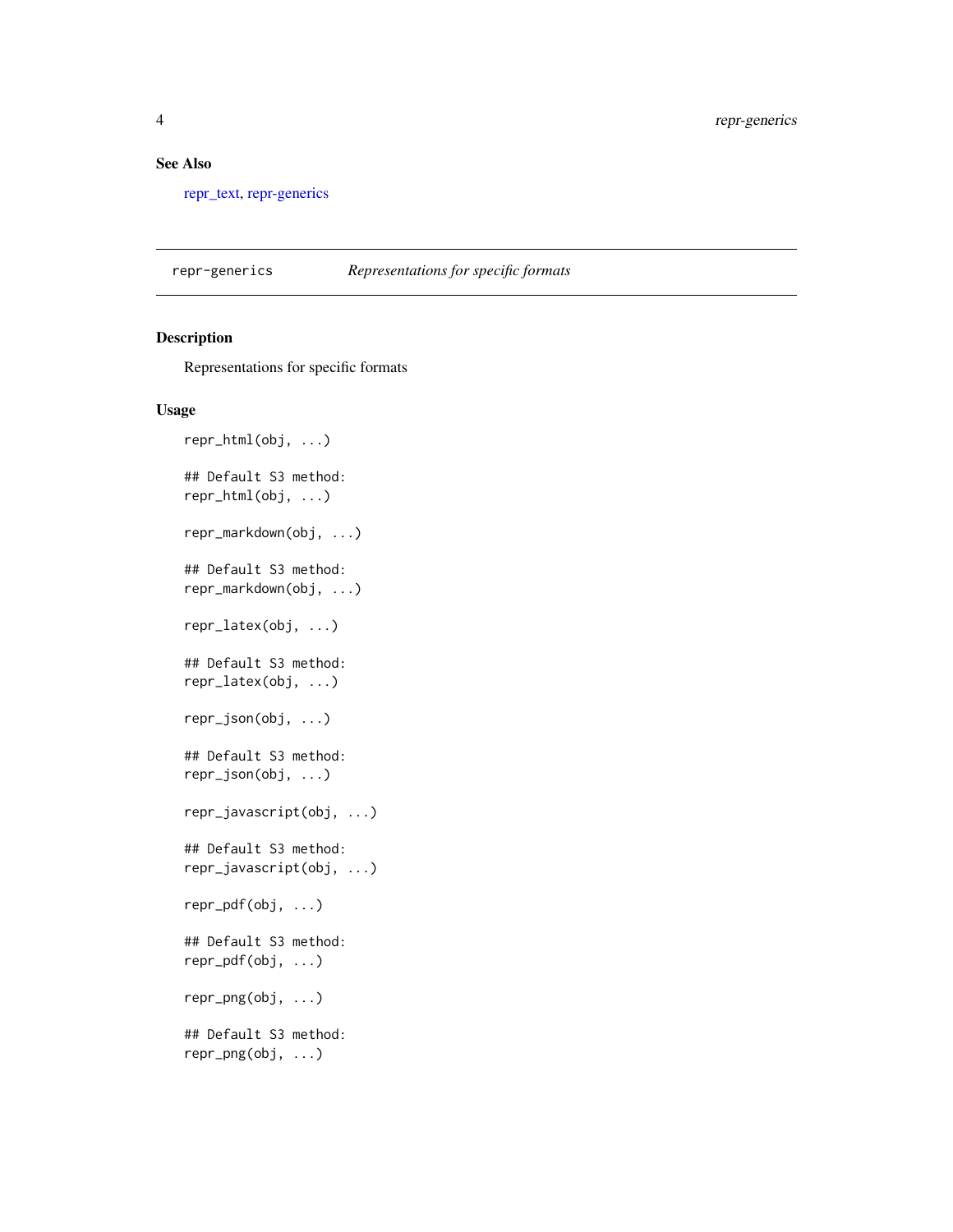# repr-generics

repr\_jpg(obj, ...) ## Default S3 method: repr\_jpg(obj, ...) repr\_svg(obj, ...) ## Default S3 method: repr\_svg(obj, ...) repr\_geojson(obj, ...) ## Default S3 method: repr\_geojson(obj, ...) repr\_vdom1(obj, ...) ## Default S3 method: repr\_vdom1(obj, ...) repr\_plotly1(obj, ...) ## Default S3 method: repr\_plotly1(obj, ...) repr\_vegalite2(obj, ...) ## Default S3 method: repr\_vegalite2(obj, ...) repr\_vegalite3(obj, ...) ## Default S3 method: repr\_vegalite3(obj, ...) repr\_vegalite4(obj, ...) ## Default S3 method: repr\_vegalite4(obj, ...) repr\_vega4(obj, ...) ## Default S3 method: repr\_vega4(obj, ...) repr\_vega5(obj, ...)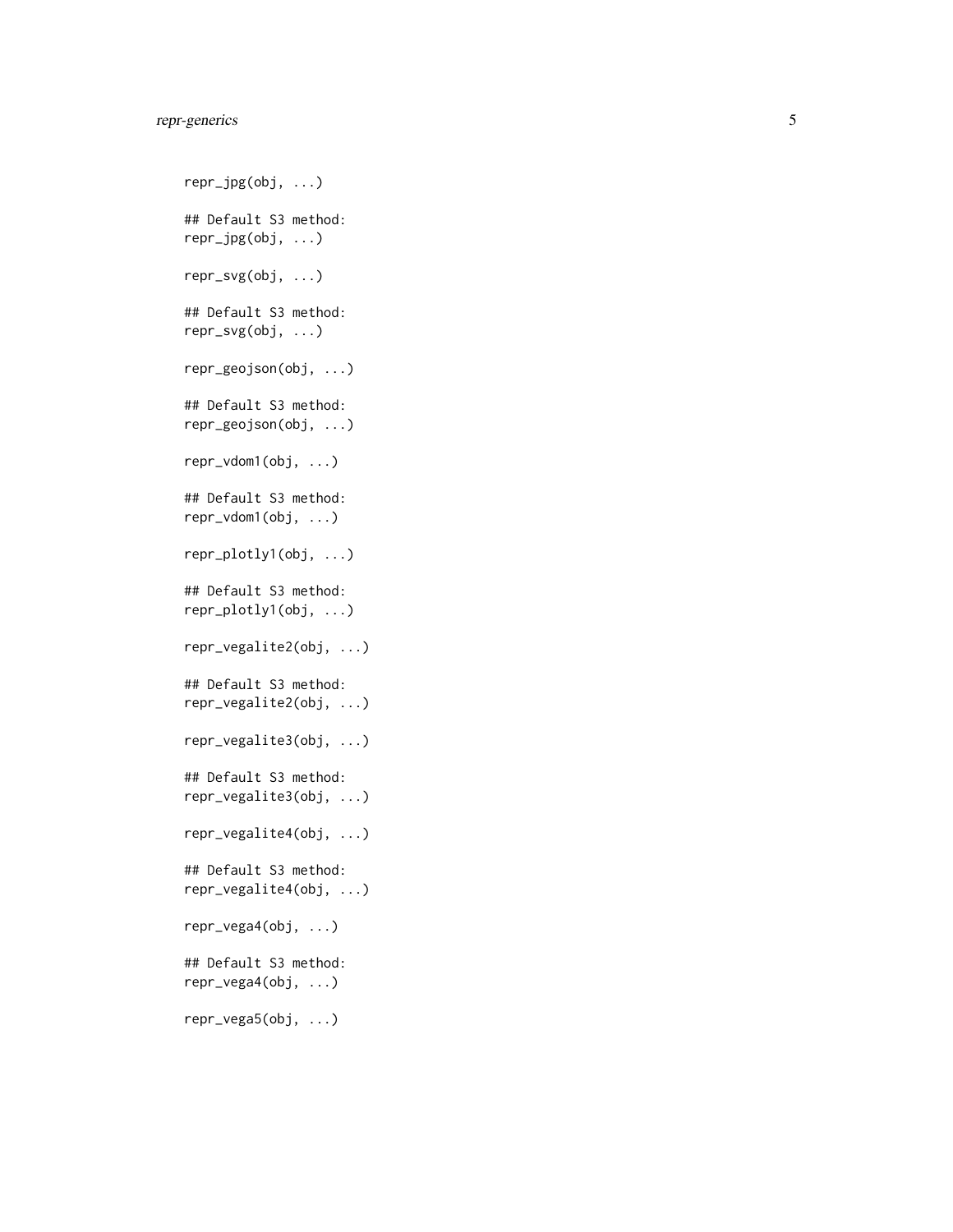```
## Default S3 method:
repr_vega5(obj, ...)
```

| obi      | The object to create a repr for             |
|----------|---------------------------------------------|
| $\cdots$ | parameters of the specific repr_* functions |

# See Also

[repr\\_text](#page-18-1) for the only repr that is always defined

<span id="page-5-1"></span>repr-options *repr options*

#### Description

These options are used to control the behavior of repr when not calling it directly. Use options (repr.  $\star$ = ...) and [getOption\(](#page-0-0)'repr.\*') to set and get them, respectively.

#### Usage

repr\_option\_defaults

# Format

An object of class list of length 15.

#### Details

Once this package is loaded, all options are set to defaults which weren't set beforehand. Setting all options set to NULL are reset to defaults when reloading the package (or calling repr:::.onload()).

#### **Options**

repr.plot.\* Those are for representations of recordedplot instances: repr.plot.width Plotting area width in inches (default: 7) repr.plot.height Plotting area height in inches (default: 7) repr.plot.pointsize Text height in pt (default: 12) repr.plot.bg Background color (default: white) repr.plot.antialias Which kind of antialiasing to use for for lines and text? 'gray', 'subpixel' or 'none'? (default: gray) repr.plot.res PPI for rasterization (default: 120) repr.plot.quality Quality of JPEG format in % (default: 90) repr.plot.family Vector font family. 'sans', 'serif', 'mono' or a specific one (default: sans) repr.vector.quote Output quotation marks for character vectors? (default: TRUE)

<span id="page-5-0"></span>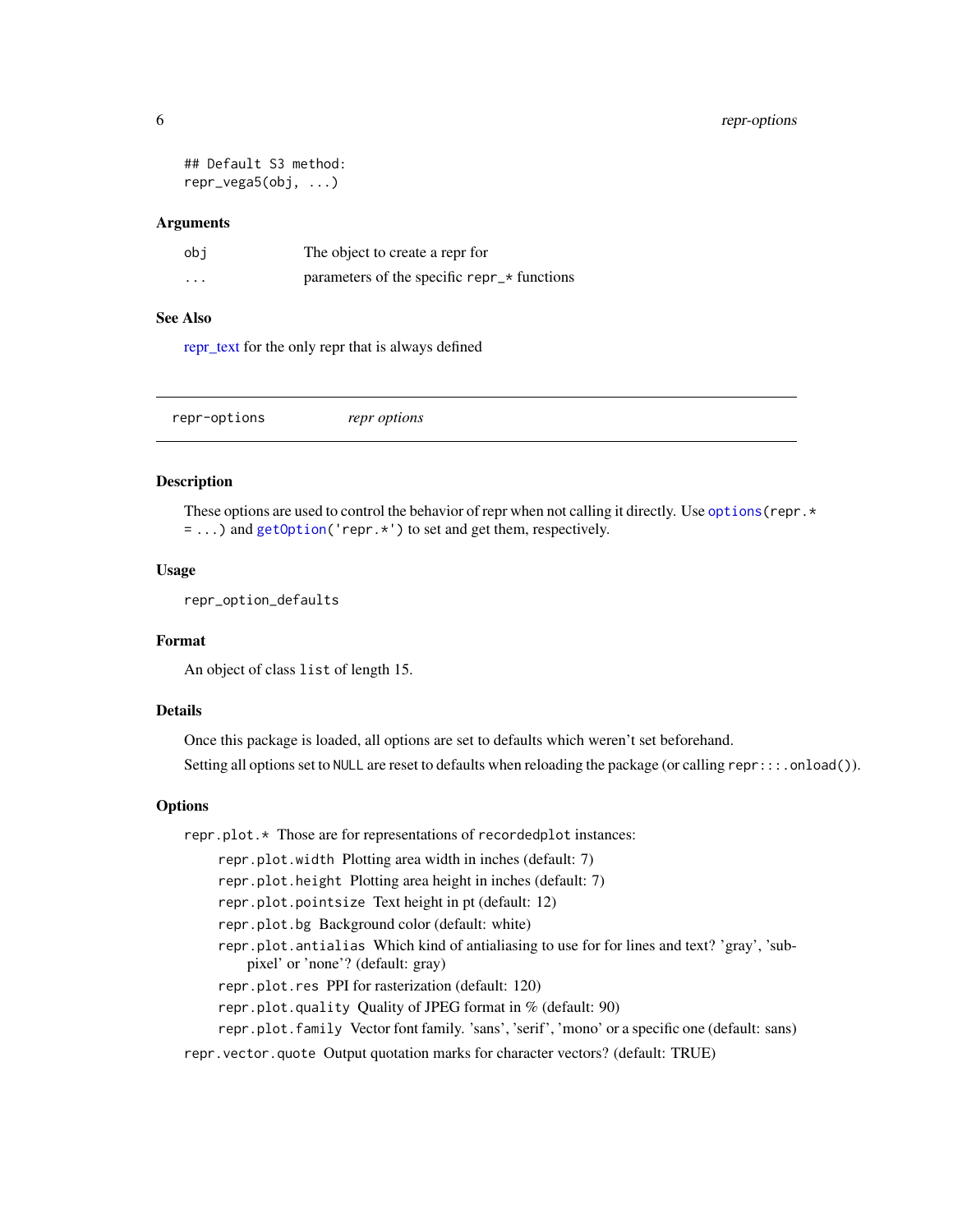- <span id="page-6-0"></span>repr.vector.max.items How many items to display at max. Will insert an item with a horizontal ellipsis to show elision. (default: 400)
- repr.matrix.max.rows How many rows to display at max. Will insert a row with vertical ellipses to show elision. (default: 60)
- repr.matrix.max.cols How many cols to display at max. Will insert a column with horizontal ellipses to show elision. (default: 20)
- repr.matrix.latex.colspec How to layout LaTeX tables when representing matrices or data.frames. List of row.head, other col, and end strings. end mainly exists for when you want a vertical line there (default: 'r|', 'l', and ")
- repr.function.highlight Use the highr package to insert highlighting instructions into the code? Needs that package to be installed. (default: FALSE)
- repr.html.deduplicate Use the [html\\_dependencies](#page-8-1) manager to only include dependencies once? This can greatly reduce notebook size, but fails if e.g. iframes are used (default: FALSE)

repr\_\*.data.table *Representation of data.table objects*

# Description

Representation of data.table objects

#### Usage

```
## S3 method for class 'data.table'
repr_html(obj, ...)
## S3 method for class 'data.table'
repr_text(obj, ...)
## S3 method for class 'data.table'
repr_latex(obj, ...)
```
#### Arguments

obj The list to create a representation for ... ignored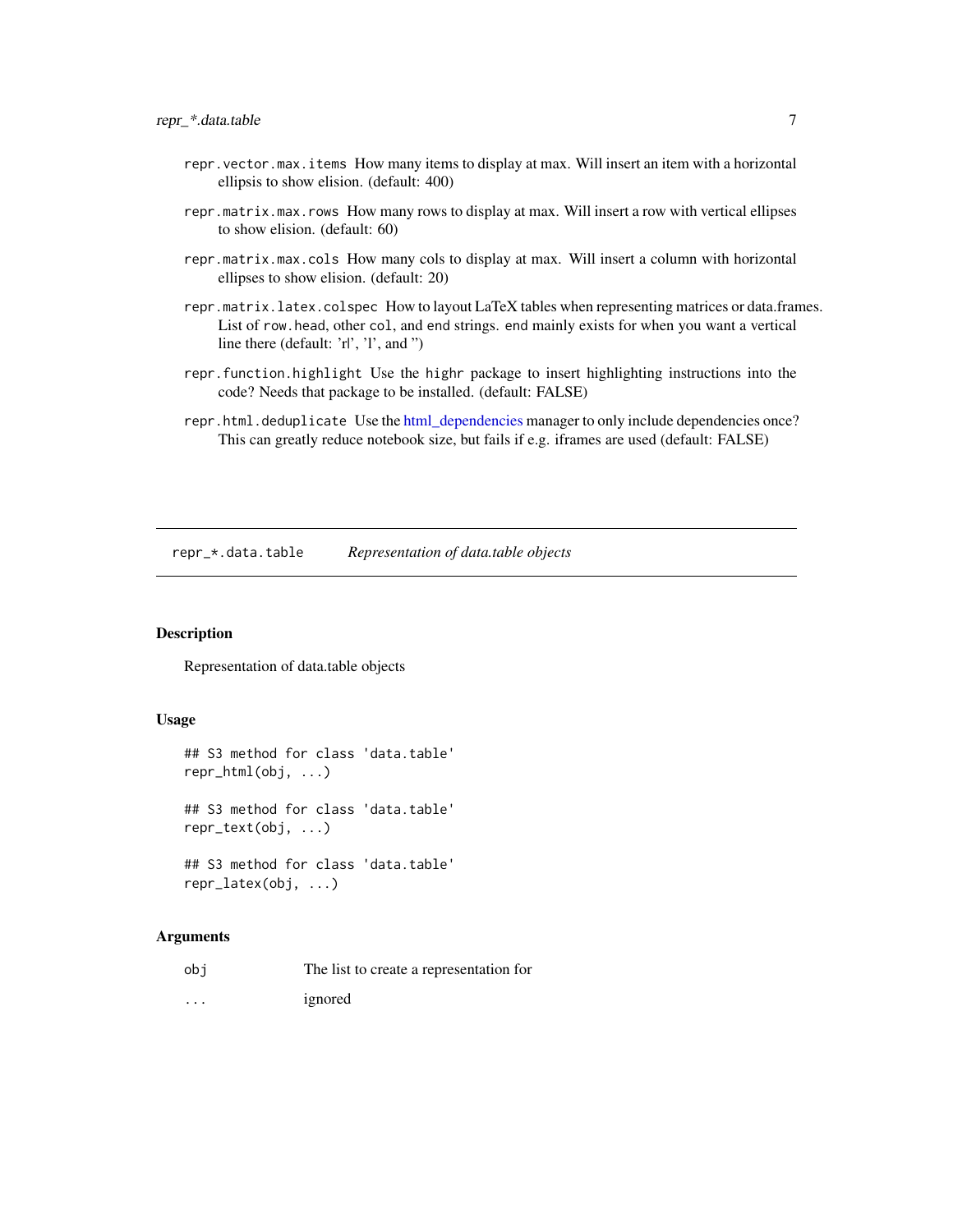<span id="page-7-0"></span>

# Description

Representations of factors

#### Usage

```
## S3 method for class 'factor'
repr_html(obj, ...)
## S3 method for class 'factor'
repr_markdown(obj, ...)
## S3 method for class 'factor'
repr_latex(obj, ...)
```
# Arguments

| obi | The factor to create a representation for |
|-----|-------------------------------------------|
| .   | ignored                                   |

repr\_\*.function *Representations of functions*

#### Description

Representations of functions

# Usage

```
## S3 method for class '`function`'
repr_html(obj, highlight = getOption("repr.function.highlight"), ...)
## S3 method for class '`function`'
repr_latex(obj, highlight = getOption("repr.function.highlight"), ...)
## S3 method for class '`function`'
```

```
repr_markdown(obj, fenced = TRUE, ...)
```
# Arguments

| obi       | Function to create a representation for                        |
|-----------|----------------------------------------------------------------|
| highlight | Should code highlighting be performed                          |
| $\cdot$   | ignored                                                        |
| fenced    | Should a fenced code block instead of an indented one be used? |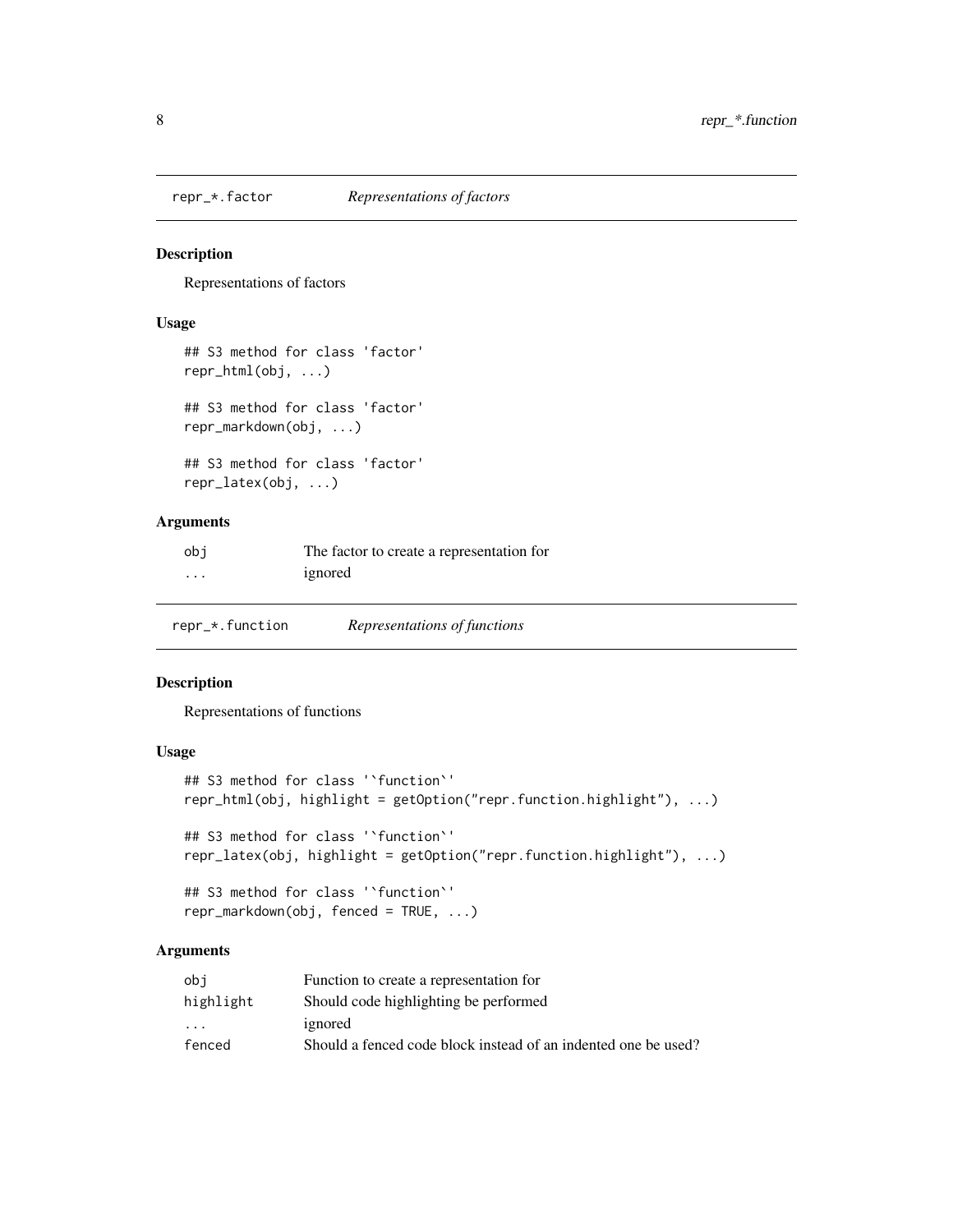<span id="page-8-0"></span>repr\_\*.help\_files\_with\_topic *Representations of help*

#### Description

Representations of help

### Usage

```
## S3 method for class 'help_files_with_topic'
repr_text(obj, ...)
```
## S3 method for class 'help\_files\_with\_topic' repr\_html(obj, ...)

```
## S3 method for class 'help_files_with_topic'
repr_latex(obj, ...)
```
#### Arguments

| obi | Help topic to create a representation for |
|-----|-------------------------------------------|
| .   | ignored                                   |

repr\_\*.htmlwidget *HTML widget representations*

# <span id="page-8-1"></span>Description

Standalone HTML representation and dummy text representation.

```
html_dependencies
## S3 method for class 'htmlwidget'
repr_text(obj, ...)
## S3 method for class 'htmlwidget'
repr_html(obj, ...)
## S3 method for class 'shiny.tag'
repr_text(obj, ...)
## S3 method for class 'shiny.tag'
```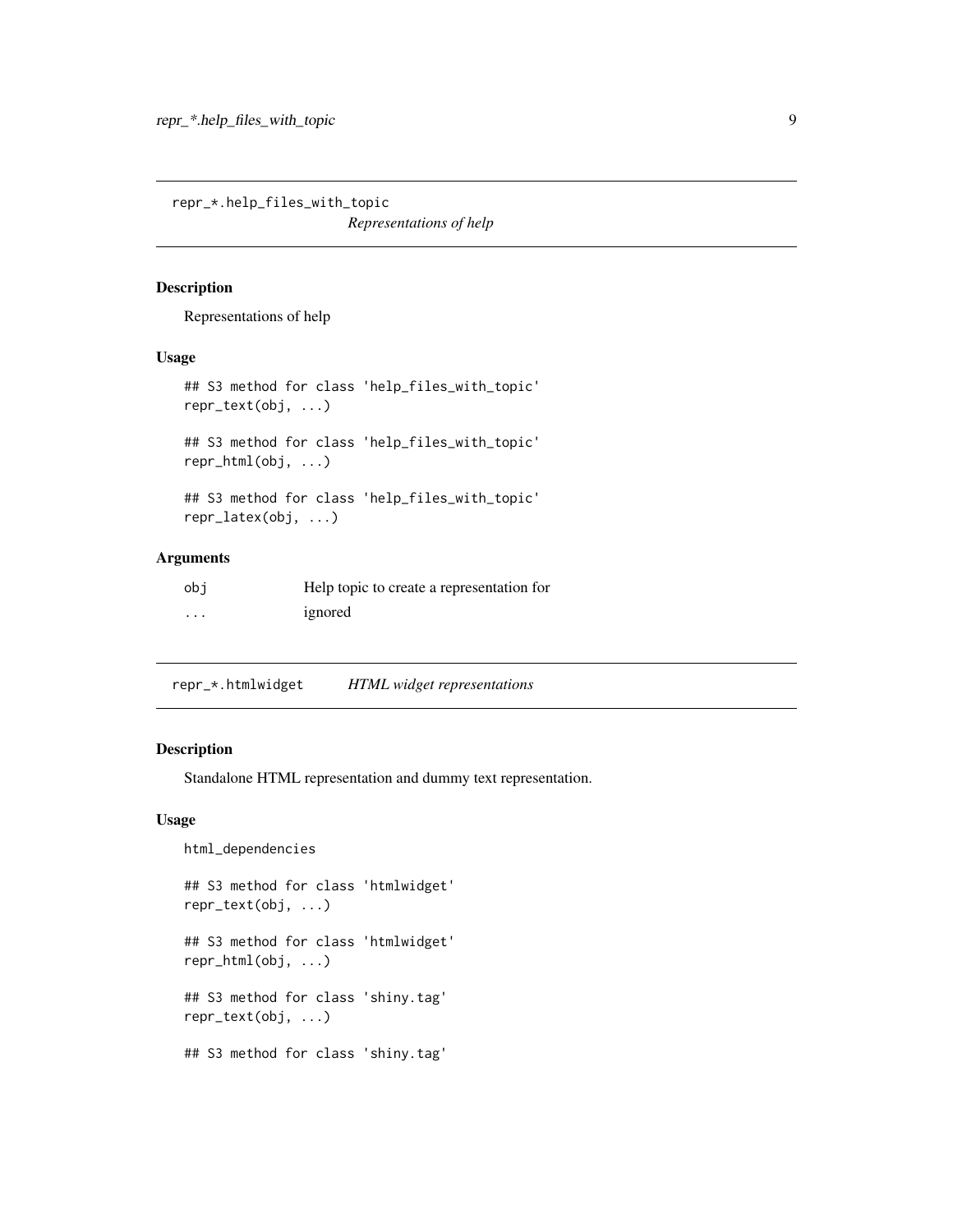```
repr_html(obj, ...)
## S3 method for class 'shiny.tag.list'
repr_text(obj, ...)
## S3 method for class 'shiny.tag.list'
repr_html(obj, ...)
```

| obi | The htmlwidget, shiny.tag, or shiny.tag.list to create a representation for |
|-----|-----------------------------------------------------------------------------|
| .   | ignored                                                                     |

# Format

An object of class environment of length 4.

#### Details

- html\_dependencies is an [environment](#page-0-0) containing the following functions. getOption[\('repr.html.deduplicate'\)](#page-5-1)
- get() Get the list of added dependencies
- add(dep) Marks a dependency as added. Call this e.g. after appending a script tag with the dependency.
- clear() Clear the list as seen dependencies. Now everything will be added again when encountered.
- dir() Returns the directory in which the dependencies reside.

repr\_\*.list *Representations of lists*

# Description

Representations of lists

```
## S3 method for class 'list'
repr_html(obj, ...)
## S3 method for class 'list'
repr_markdown(obj, ...)
## S3 method for class 'list'
repr_latex(obj, ...)
```
<span id="page-9-0"></span>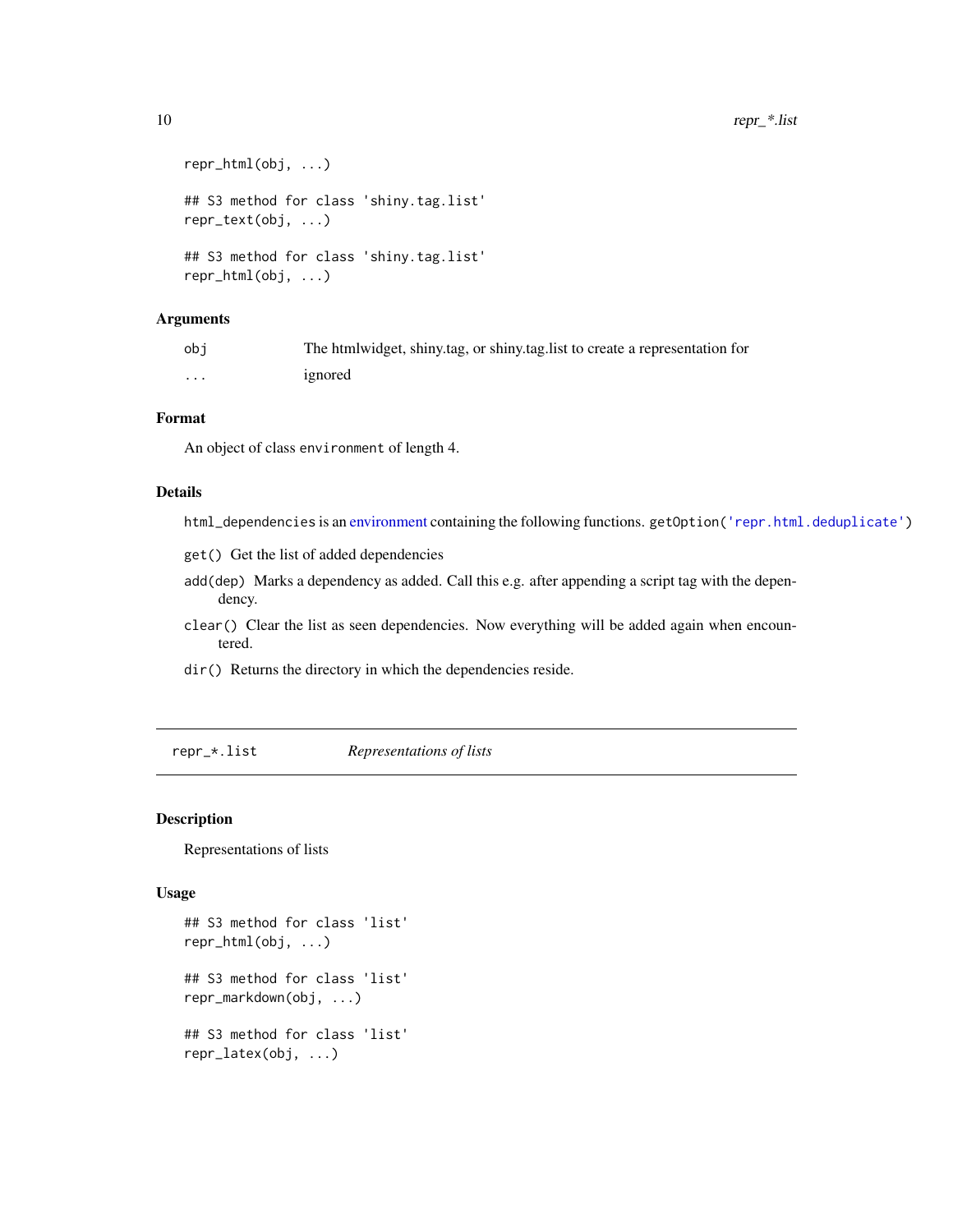<span id="page-10-0"></span>

| obi      | The list to create a representation for |
|----------|-----------------------------------------|
| $\cdots$ | ignored                                 |

repr\_\*.matrix/data.frame

*Tabular data representations*

### Description

HTML, LaTeX, and Markdown representations of Matrix-like objects

```
## S3 method for class 'matrix'
repr_html(
 obj,
  ...,
 rows = getOption("repr.matrix.max.rows"),
 cols = getOption("repr.matrix.max.cols")
)
## S3 method for class 'data.frame'
repr_html(
 obj,
  ...,
 rows = getOption("repr.matrix.max.rows"),
 cols = getOption("repr.matrix.max.cols")
)
## S3 method for class 'matrix'
repr_latex(
 obj,
  ...,
 rows = getOption("repr.matrix.max.rows"),
 cols = getOption("repr.matrix.max.cols"),
  colspec = getOption("repr.matrix.latex.colspec")
)
## S3 method for class 'data.frame'
repr_latex(
 obj,
  ...,
 rows = getOption("repr.matrix.max.rows"),
  cols = getOption("repr.matrix.max.cols"),
  colspec = getOption("repr.matrix.latex.colspec")
```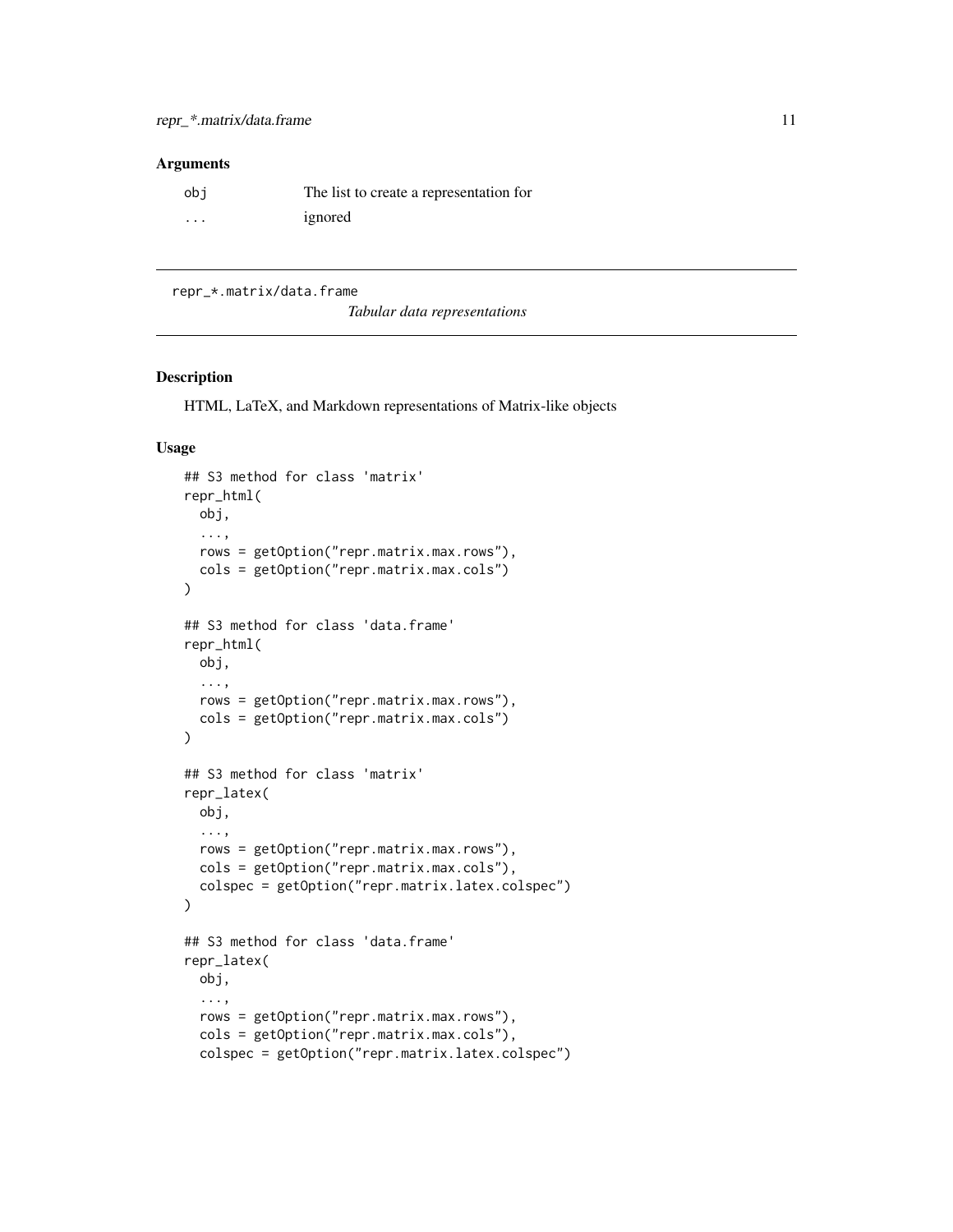```
\mathcal{L}## S3 method for class 'matrix'
repr_markdown(
 obj,
  ...,
 rows = getOption("repr.matrix.max.rows"),
 cols = getOption("repr.matrix.max.cols")
\lambda## S3 method for class 'data.frame'
repr_markdown(
 obj,
 ...,
 rows = getOption("repr.matrix.max.rows"),
 cols = getOption("repr.matrix.max.cols")
\mathcal{L}## S3 method for class 'matrix'
repr_text(
 obj,
  ...,
 rows = getOption("repr.matrix.max.rows"),
  cols = getOption("repr.matrix.max.cols")
\mathcal{L}## S3 method for class 'data.frame'
repr_text(
 obj,
  ...,
 rows = getOption("repr.matrix.max.rows"),
 cols = getOption("repr.matrix.max.cols")
)
```

| obi                     | The matrix or data.frame to create a representation for                                             |  |
|-------------------------|-----------------------------------------------------------------------------------------------------|--|
| $\cdot$ $\cdot$ $\cdot$ | ignored                                                                                             |  |
| rows                    | The maximum number of rows displayed. The default is given by the option<br>repr.matrix.max.rows    |  |
| cols                    | The maximum number of columns displayed. The default is given by the option<br>repr.matrix.max.cols |  |
| colspec                 | The colspec for the LaTeX table. The default is given by the option repr. matrix. latex. colspec    |  |

#### See Also

[repr-options](#page-5-1) for repr.matrix.latex.colspec

<span id="page-11-0"></span>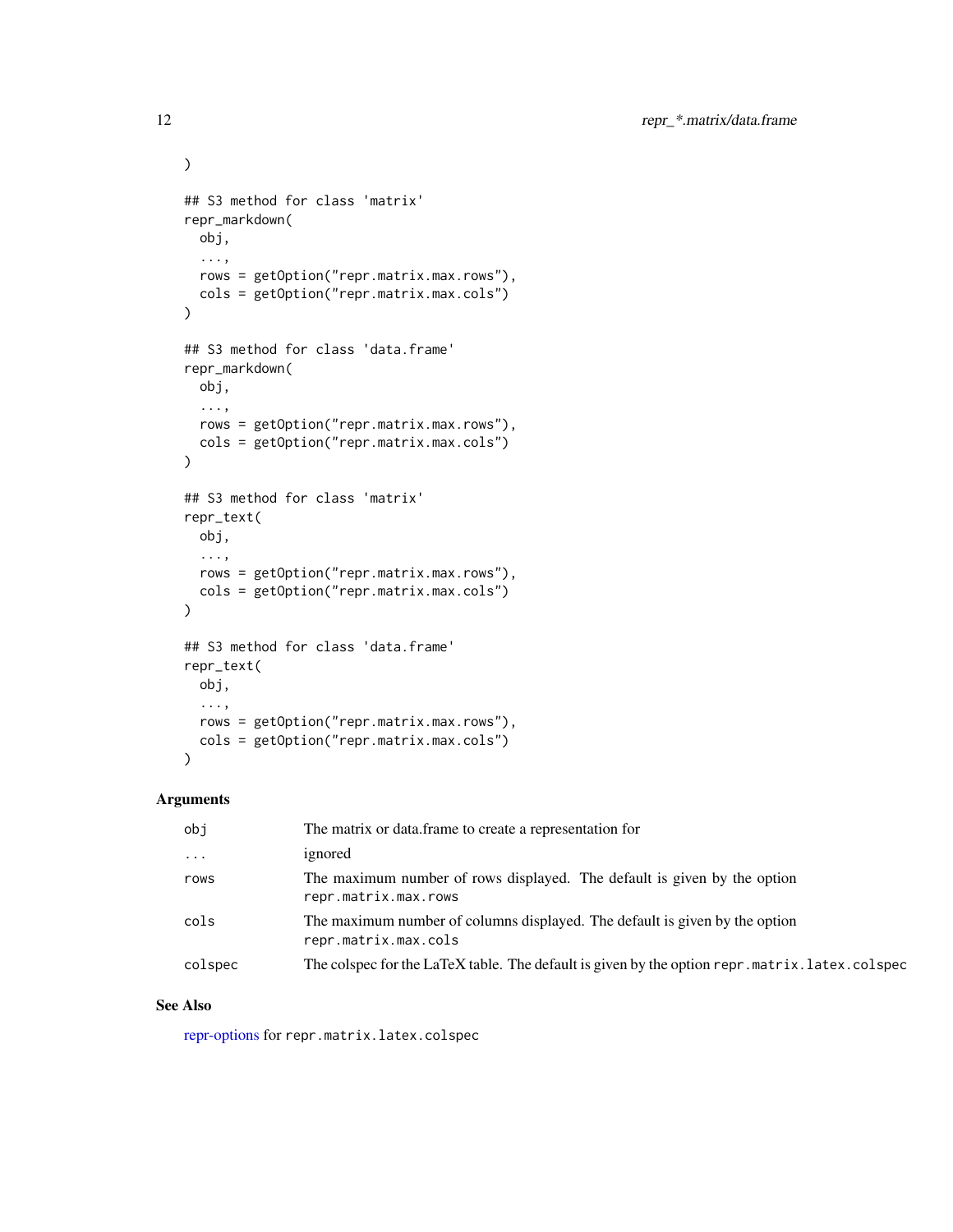#### <span id="page-12-0"></span>Description

Text representations of packageIQR objects like the list of available example data or vignettes

#### Usage

```
## S3 method for class 'packageIQR'
repr_text(obj, ...)
## S3 method for class 'packageIQR'
```
repr\_html(obj, ...)

# Arguments

| obi | The packageIQR obj to create a representation for |
|-----|---------------------------------------------------|
| .   | ignored                                           |

#### Examples

repr\_html(data(package = 'datasets')) repr\_text(vignette(package = 'highr'))

repr\_\*.recordedplot *Plot representations*

#### Description

repr\_text.recordedplot only returns a small info string containing the title (if any) while the others return a character vector (SVG) or a raw vector (the rest) containing the image data.

```
## S3 method for class 'recordedplot'
repr_text(obj, ...)
## S3 method for class 'recordedplot'
repr_png(
 obj,
 width = getOption("repr.plot.width"),
 height = getOption("repr.plot.height"),
 bg = getOption("repr.plot.bg"),
```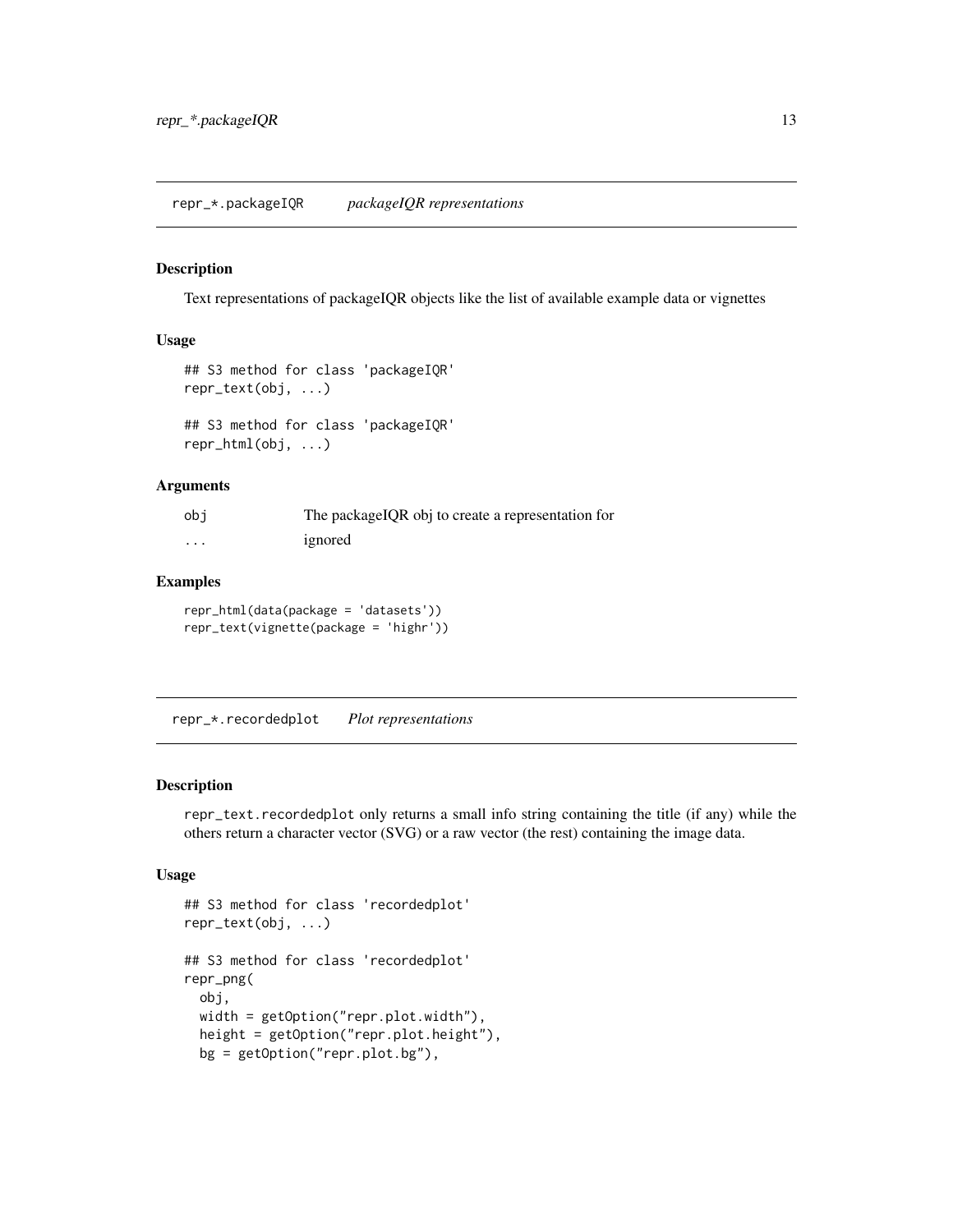```
pointsize = getOption("repr.plot.pointsize"),
  antialias = getOption("repr.plot.antialias"),
 res = getOption("repr.plot.res"),
  ...
\mathcal{L}## S3 method for class 'recordedplot'
repr_jpg(
 obj,
 width = getOption("repr.plot.width"),
  height = getOption("repr.plot.height"),
 bg = getOption("repr.plot.bg"),
 pointsize = getOption("repr.plot.pointsize"),
  antialias = getOption("repr.plot.antialias"),
  res = getOption("repr.plot.res"),
  quality = getOption("repr.plot.quality"),
  ...
\mathcal{L}## S3 method for class 'recordedplot'
repr_svg(
  obj,
 width = getOption("repr.plot.width"),
  height = getOption("repr.plot.height"),
 bg = getOption("repr.plot.bg"),
 pointsize = getOption("repr.plot.pointsize"),
  antialias = getOption("repr.plot.antialias"),
  family = getOption("repr.plot.family"),
  ...
\mathcal{L}## S3 method for class 'recordedplot'
repr_pdf(
  obj,
 width = getOption("repr.plot.width"),
 height = getOption("repr.plot.height"),
 bg = getOption("repr.plot.bg"),
 pointsize = getOption("repr.plot.pointsize"),
  antialias = getOption("repr.plot.antialias"),
  family = getOption("repr.plot.family"),
  ...
\mathcal{L}
```

| obi                     | The plot to create a representation for |
|-------------------------|-----------------------------------------|
| $\cdot$ $\cdot$ $\cdot$ | ignored                                 |
| width                   | Plot area width in inches (default: 7)  |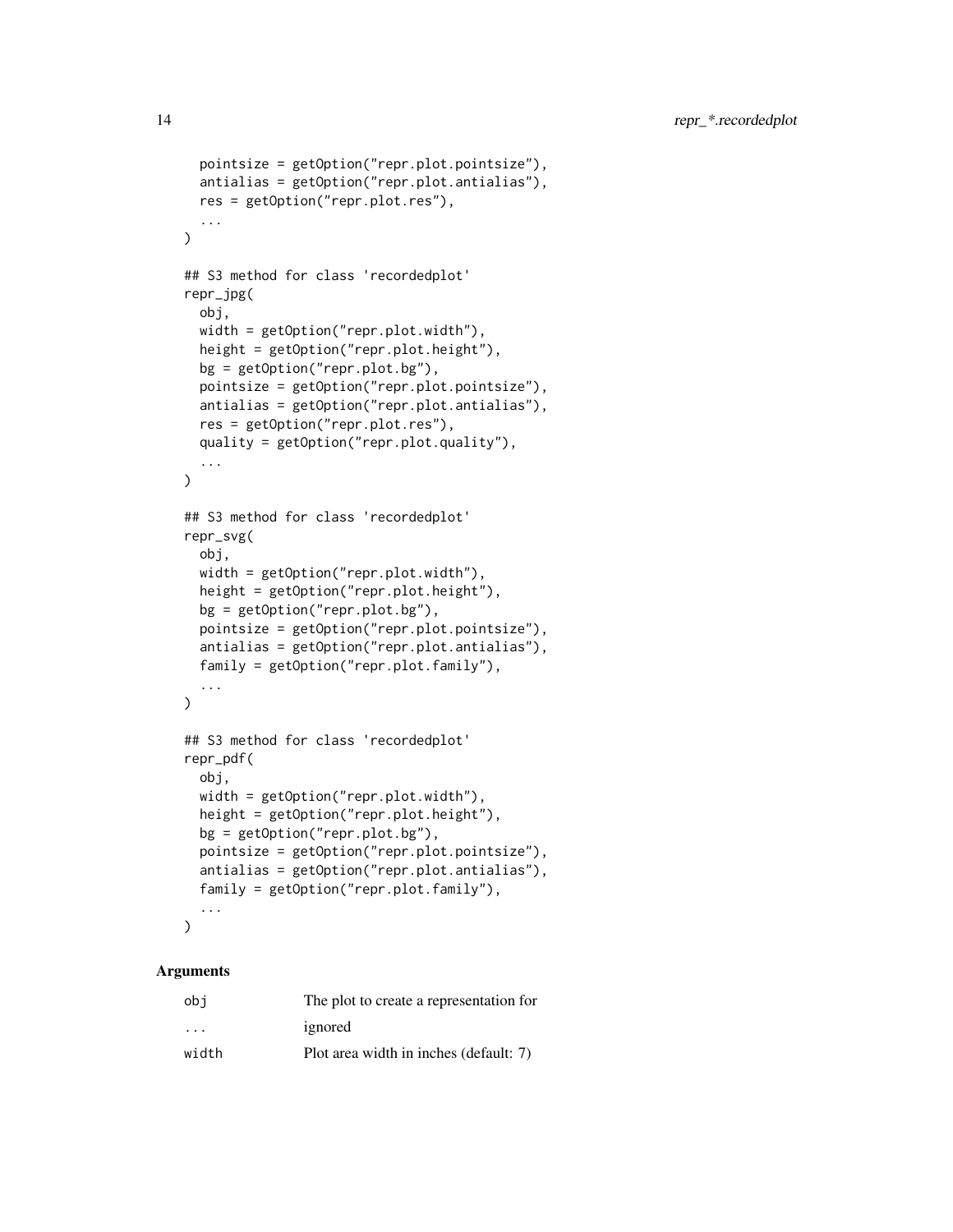<span id="page-14-0"></span>

| height    | Plot area height in inches (default: 7)                                                                    |
|-----------|------------------------------------------------------------------------------------------------------------|
| bg        | Background color (default: white)                                                                          |
| pointsize | Text height in pt (default: 12)                                                                            |
| antialias | Which kind of antialiasing to use for for lines and text? 'gray', 'subpixel' or<br>'none'? (default: gray) |
| res       | For PNG and JPEG, specifies the PPI for rasterization (default: 120)                                       |
| quality   | For JPEG, determines the compression quality in $%$ (default: 90)                                          |
| family    | Font family for SVG and PDF. 'sans', 'serif', 'mono' or a specific one (default:<br>sans)                  |

#### Details

All parameters can also be specified using the eponymous repr.plot.\* [repr-options.](#page-5-1)

# Examples

```
dev.new()
dev.control(displaylist = 'enable')
plot(sqrt, main = 'Square root')
p <- recordPlot()
dev.off()
repr_text(p)
```
repr\_\*.ts *Time series representations*

#### Description

HTML, LaTeX, and Markdown representations of [ts](#page-0-0) objects.

```
## S3 method for class 'ts'
repr_html(obj, ...)
## S3 method for class 'ts'
repr_latex(obj, ..., colspec = getOption("repr.matrix.latex.colspec"))
## S3 method for class 'ts'
repr_markdown(obj, ...)
## S3 method for class 'ts'
repr_text(obj, ...)
```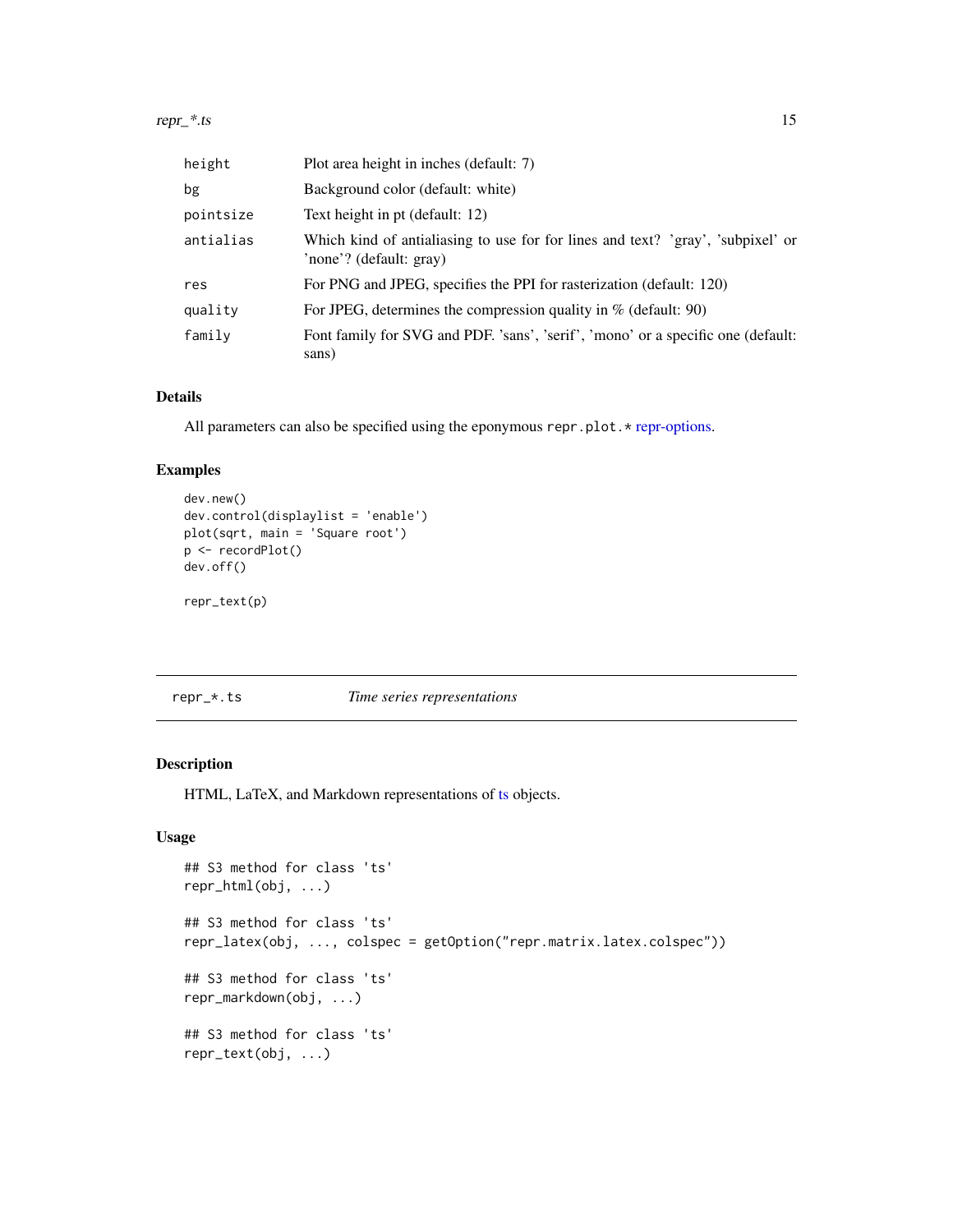<span id="page-15-0"></span>

| obi      | The ts object to create a representation for                                                     |
|----------|--------------------------------------------------------------------------------------------------|
| $\cdots$ | ignored                                                                                          |
| colspec  | The colspec for the LaTeX table. The default is given by the option repr. matrix. latex. colspec |

#### See Also

[repr-options](#page-5-1) for repr.matrix.latex.colspec

repr\_\*.vector *Representations of vectors*

#### **Description**

Representations of vectors

```
## S3 method for class 'logical'
repr_html(obj, ..., items = getOption("repr.vector.max.items"))
## S3 method for class 'integer'
repr_html(obj, ..., items = getOption("repr.vector.max.items"))
## S3 method for class 'complex'
repr_html(obj, ..., items = getOption("repr.vector.max.items"))
## S3 method for class 'numeric'
repr_html(obj, ..., items = getOption("repr.vector.max.items"))
## S3 method for class 'character'
repr_html(obj, ..., items = getOption("repr.vector.max.items"))
## S3 method for class 'Date'
repr_html(obj, ..., items = getOption("repr.vector.max.items"))
## S3 method for class 'logical'
repr_markdown(obj, ..., items = getOption("repr.vector.max.items"))
## S3 method for class 'integer'
repr_markdown(obj, ..., items = getOption("repr.vector.max.items"))
## S3 method for class 'complex'
repr_markdown(obj, ..., items = getOption("repr.vector.max.items"))
## S3 method for class 'numeric'
```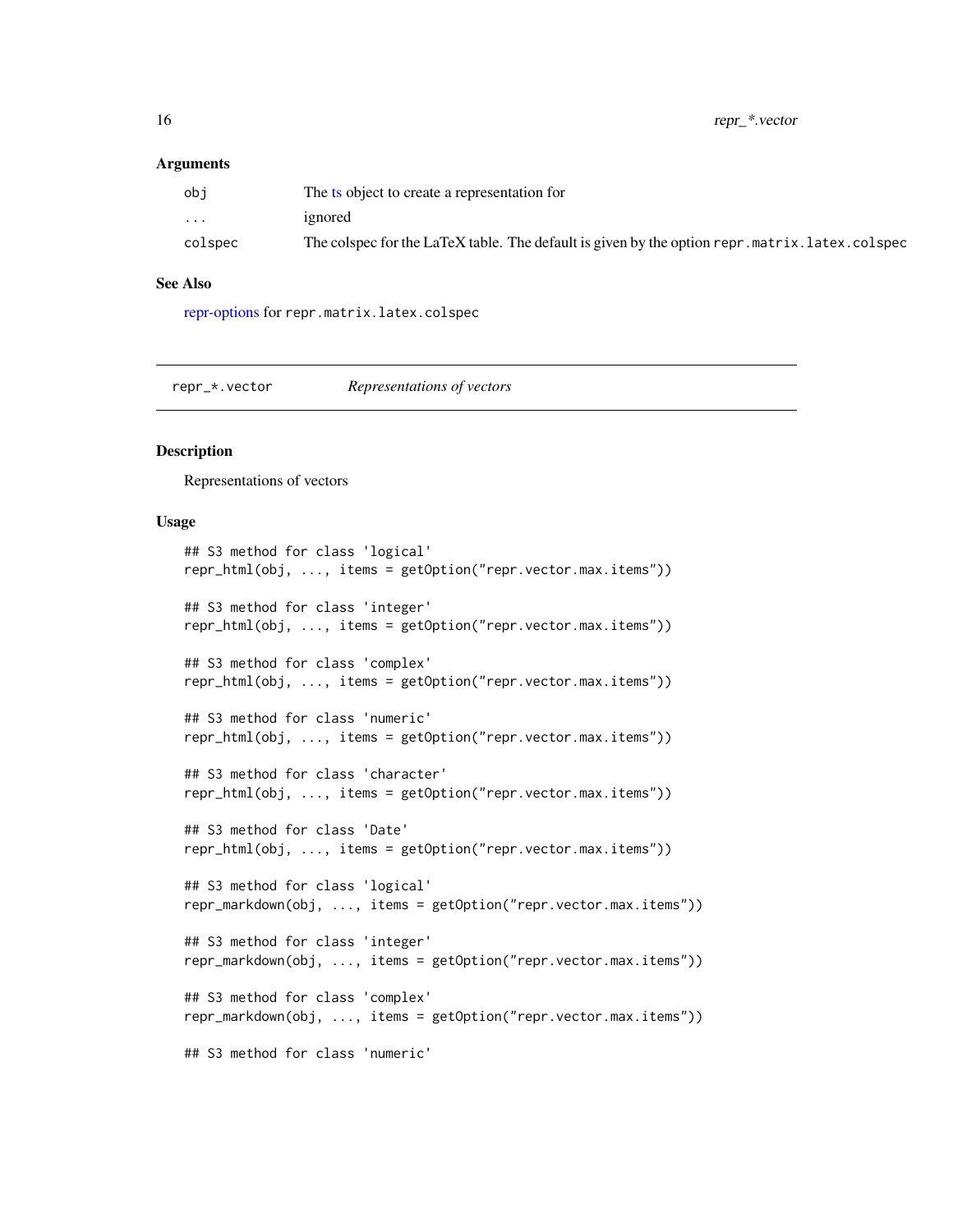# <span id="page-16-0"></span>repr\_geojson.\* 17

```
repr_markdown(obj, ..., items = getOption("repr.vector.max.items"))
## S3 method for class 'character'
repr_markdown(obj, ..., items = getOption("repr.vector.max.items"))
## S3 method for class 'Date'
repr_markdown(obj, ..., items = getOption("repr.vector.max.items"))
## S3 method for class 'logical'
repr_latex(obj, ..., items = getOption("repr.vector.max.items"))
## S3 method for class 'integer'
repr_latex(obj, ..., items = getOption("repr.vector.max.items"))
## S3 method for class 'complex'
repr_latex(obj, ..., items = getOption("repr.vector.max.items"))
## S3 method for class 'numeric'
repr_latex(obj, ..., items = getOption("repr.vector.max.items"))
## S3 method for class 'character'
repr_latex(obj, ..., items = getOption("repr.vector.max.items"))
## S3 method for class 'Date'
repr_latex(obj, ..., items = getOption("repr.vector.max.items"))
```
# Arguments

| obi      | The vector to create a representation for                                                          |
|----------|----------------------------------------------------------------------------------------------------|
| $\cdots$ | ignored                                                                                            |
| items    | The maximum number of items displayed. The default is given by the option<br>repr.vector.max.items |

repr\_geojson.\* *Representations of spatial objects: See [geojson\\_list](#page-0-0) for supported classes.*

# **Description**

Representations of spatial objects: See [geojson\\_list](#page-0-0) for supported classes.

```
## S3 method for class 'geo_list'
repr_geojson(obj, ...)
## S3 method for class 'SpatialCollections'
```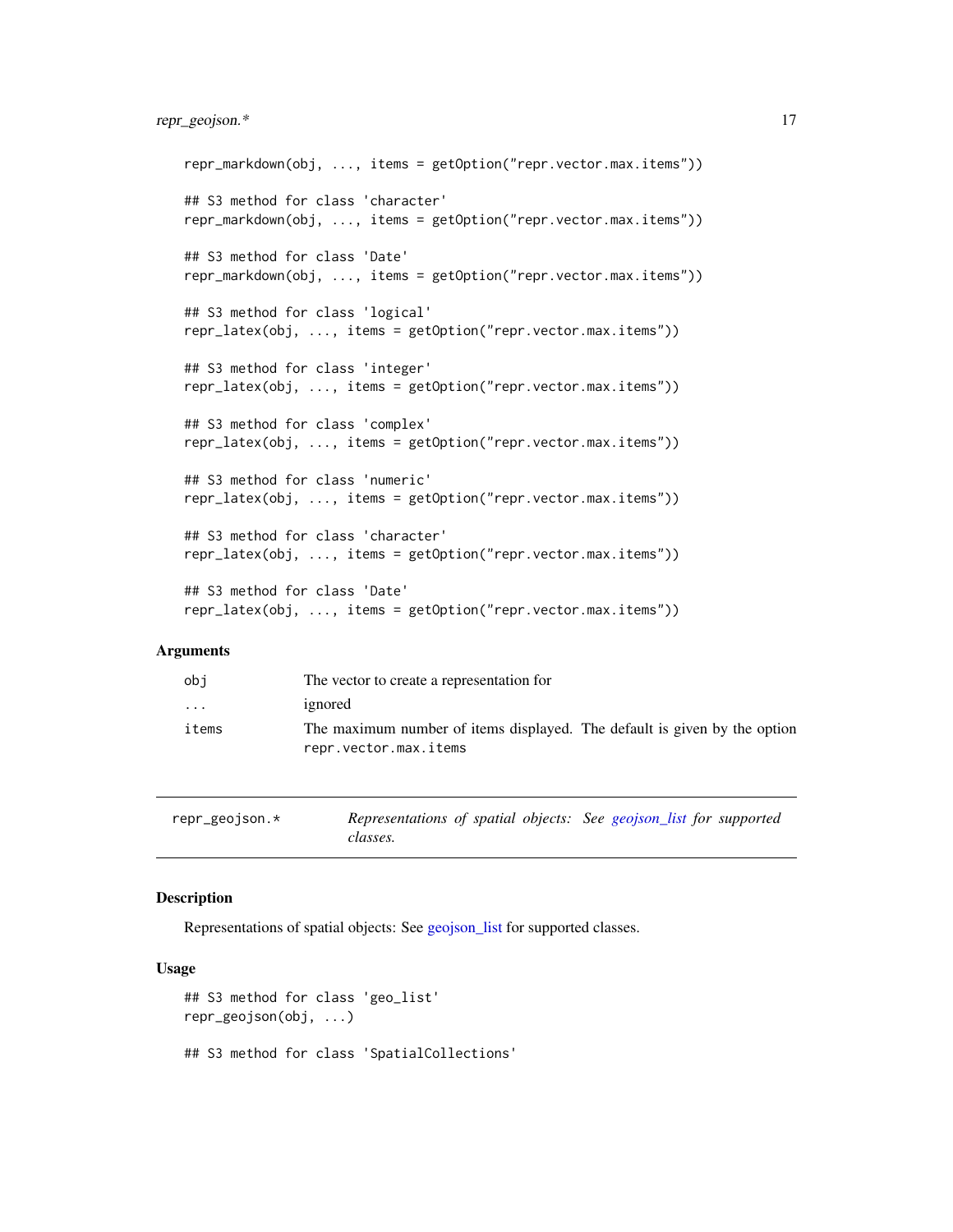18 repr\_geojson.\*

repr\_geojson(obj, ...) ## S3 method for class 'SpatialPolygons' repr\_geojson(obj, ...) ## S3 method for class 'SpatialPolygons' repr\_geojson(obj, ...) ## S3 method for class 'SpatialPolygonsDataFrame' repr\_geojson(obj, ...) ## S3 method for class 'SpatialPoints' repr\_geojson(obj, ...) ## S3 method for class 'SpatialPointsDataFrame' repr\_geojson(obj, ...) ## S3 method for class 'SpatialLines' repr\_geojson(obj, ...) ## S3 method for class 'SpatialLinesDataFrame' repr\_geojson(obj, ...) ## S3 method for class 'SpatialGrid' repr\_geojson(obj, ...) ## S3 method for class 'SpatialGridDataFrame' repr\_geojson(obj, ...) ## S3 method for class 'SpatialPixels' repr\_geojson(obj, ...) ## S3 method for class 'SpatialPixelsDataFrame' repr\_geojson(obj, ...) ## S3 method for class 'SpatialRings' repr\_geojson(obj, ...) ## S3 method for class 'SpatialRingsDataFrame' repr\_geojson(obj, ...) ## S3 method for class 'sf' repr\_geojson(obj, ...) ## S3 method for class 'sfg' repr\_geojson(obj, ...) ## S3 method for class 'sfc'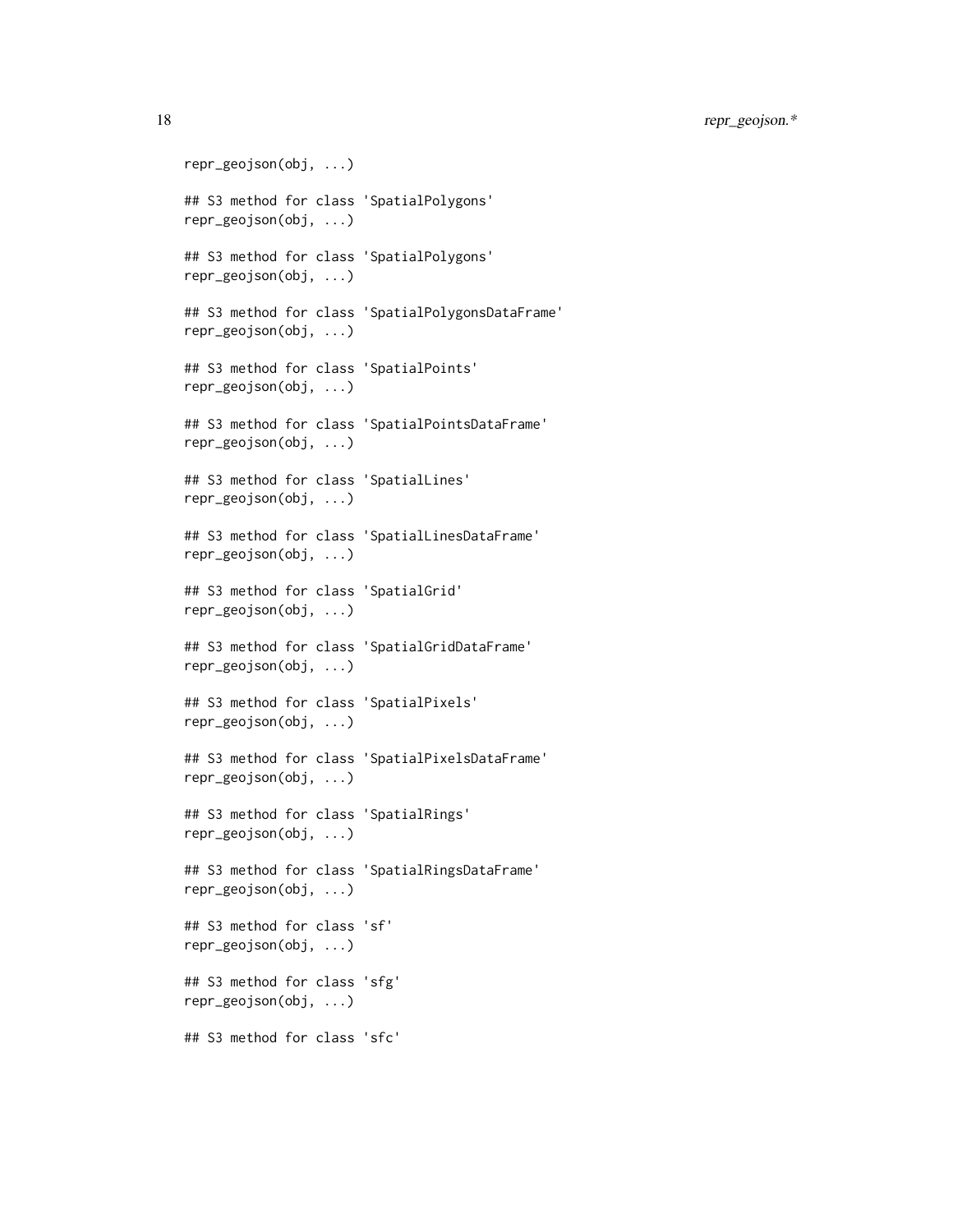# <span id="page-18-0"></span>repr\_plotly1.\* 19

```
repr_geojson(obj, ...)
```
# Arguments

| obi      | The spatial object to create a representation for |
|----------|---------------------------------------------------|
| $\cdots$ | ignored                                           |

repr\_plotly1.\* *Representation as [Plotly JSON.](#page-0-0)*

# Description

Representation as [Plotly JSON.](#page-0-0)

#### Usage

```
## S3 method for class 'plotly'
repr_plotly1(obj, ...)
```
## S3 method for class 'ggplot' repr\_plotly1(obj, ...)

# Arguments

| obi     | The plot_ly plot or ggplot to create a representation for |
|---------|-----------------------------------------------------------|
| $\cdot$ | ignored                                                   |

<span id="page-18-1"></span>repr\_text *Text representation*

# Description

The only representation defined per default for everthing (via [print](#page-0-0)())

#### Usage

repr\_text(obj, ...) ## Default S3 method:

repr\_text(obj, ...)

# Arguments

| obi      | The object to print and then return the output |
|----------|------------------------------------------------|
| $\cdots$ | ignored                                        |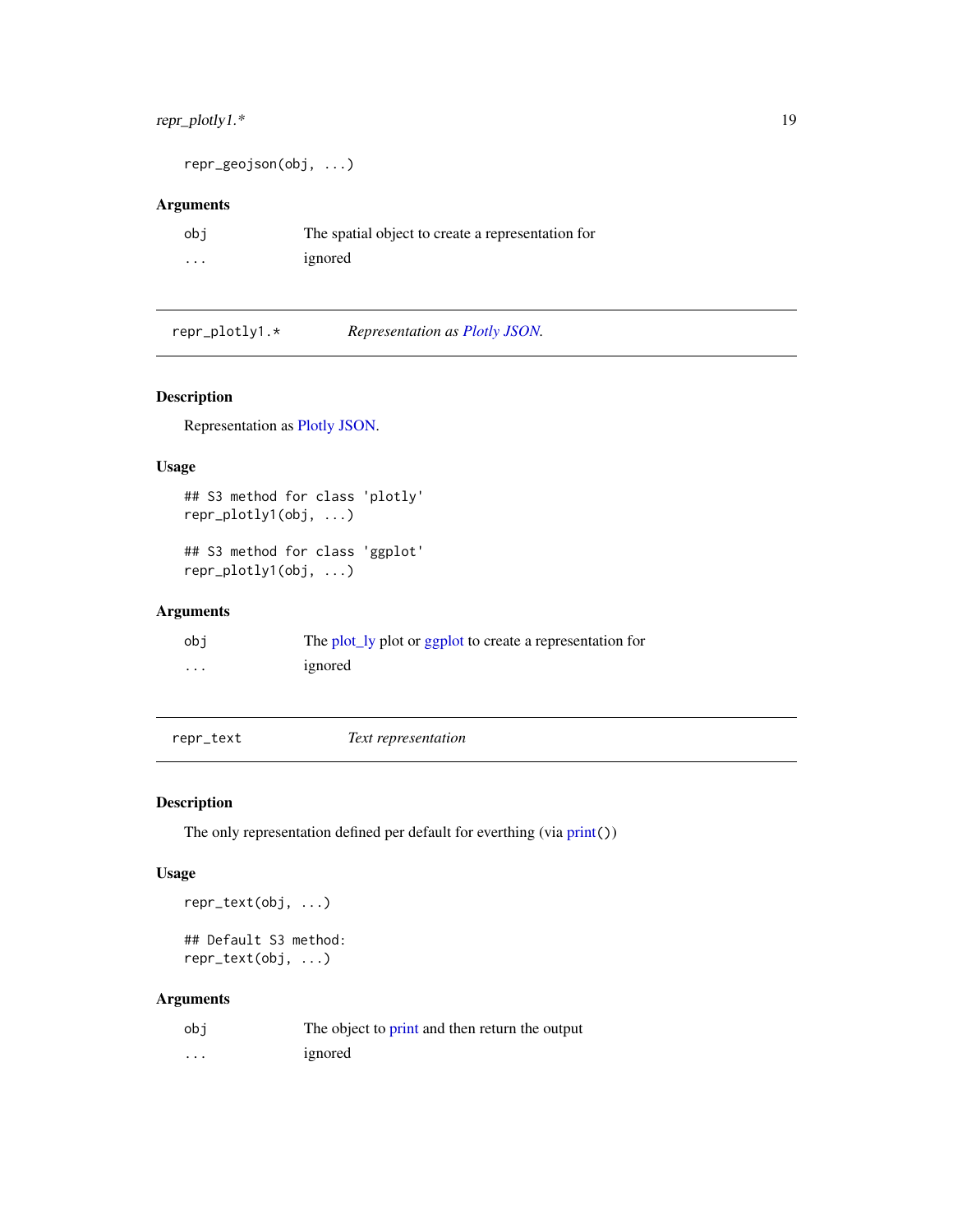# <span id="page-19-0"></span>See Also

[repr-generics](#page-3-1) for other generics

repr\_vega\* *Representation as* [vegalitev](#page-0-0)2 *or* vega4 *JSON.*

# Description

Representation as [vegalitev](#page-0-0)2 or vega4 JSON.

# Usage

## S3 method for class 'vegalite' repr\_vegalite2(obj, ...)

# Arguments

| obi      | The vegalite plot to create a representation for |
|----------|--------------------------------------------------|
| $\cdots$ | ignored                                          |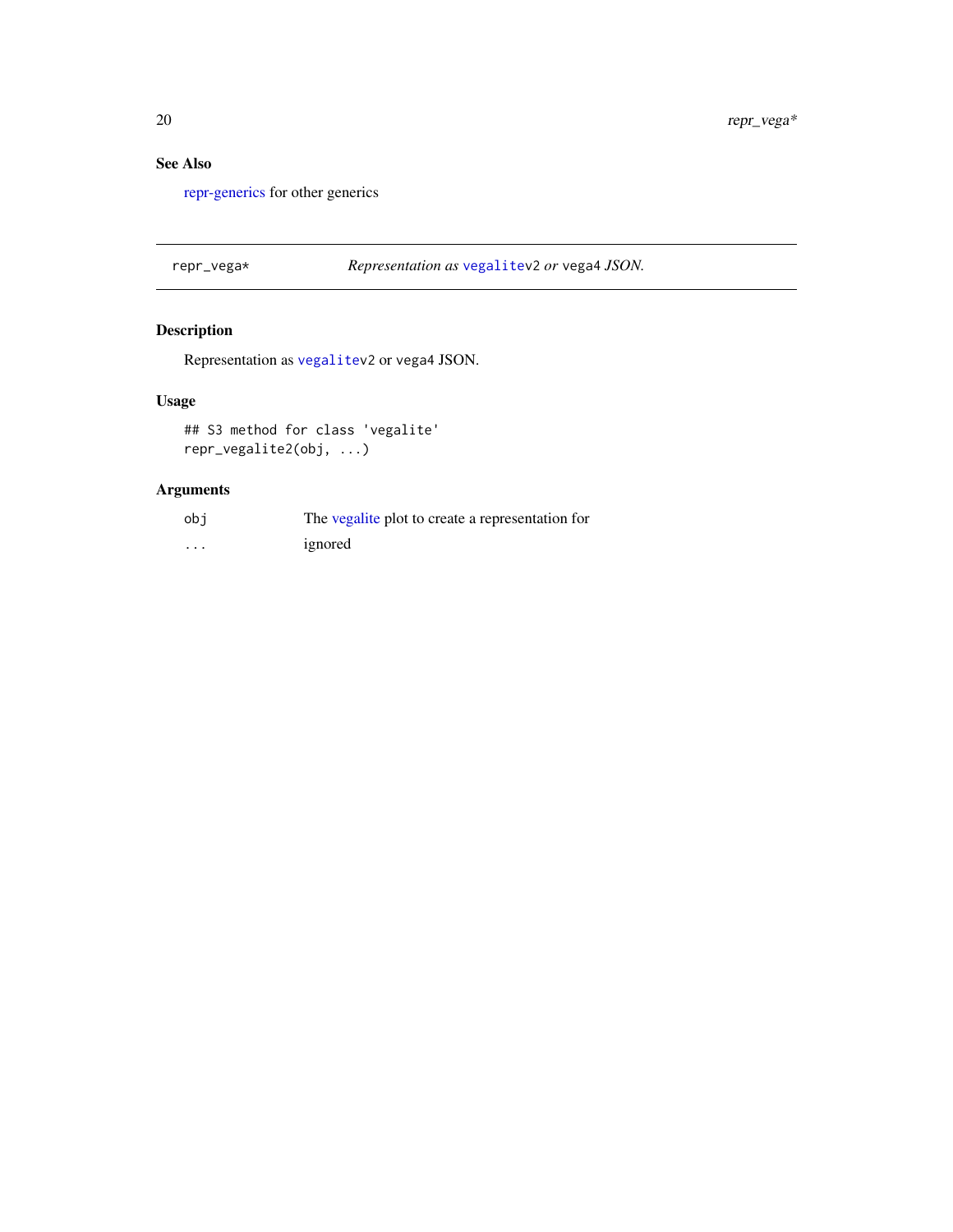# <span id="page-20-0"></span>**Index**

∗ datasets \*2repr, [3](#page-2-0) repr-options, [6](#page-5-0) repr\_\*.htmlwidget, [9](#page-8-0) \*2repr, [3](#page-2-0) 'repr.html.deduplicate', *[10](#page-9-0)* environment, *[10](#page-9-0)* format2repr *(*\*2repr*)*, [3](#page-2-0) geojson\_list, *[17](#page-16-0)* getOption, *[6](#page-5-0)* ggplot, *[19](#page-18-0)* html\_dependencies, *[7](#page-6-0)* html\_dependencies *(*repr\_\*.htmlwidget*)*, [9](#page-8-0) mime2repr *(*\*2repr*)*, [3](#page-2-0) options, *[6](#page-5-0)* plot\_ly, *[19](#page-18-0)* Plotly JSON, *[19](#page-18-0)* print, *[3](#page-2-0)*, *[19](#page-18-0)* repr, *[2](#page-1-0)*, [3](#page-2-0) repr-generics, *[2](#page-1-0)*, *[4](#page-3-0)*, [4,](#page-3-0) *[20](#page-19-0)* repr-options, *[2](#page-1-0)*, [6,](#page-5-0) *[12](#page-11-0)*, *[15,](#page-14-0) [16](#page-15-0)* repr-package, [2](#page-1-0) repr\_\*.data.table, [7](#page-6-0) repr\_\*.factor, [8](#page-7-0) repr\_\*.function, [8](#page-7-0) repr\_\*.help\_files\_with\_topic, [9](#page-8-0) repr\_\*.htmlwidget, [9](#page-8-0) repr\_\*.list, [10](#page-9-0) repr\_\*.matrix/data.frame, [11](#page-10-0) repr\_\*.packageIQR, [13](#page-12-0) repr\_\*.recordedplot, [13](#page-12-0) repr\_\*.shiny.tag *(*repr\_\*.htmlwidget*)*, [9](#page-8-0) repr\_\*.ts, [15](#page-14-0)

repr\_\*.vector, [16](#page-15-0) repr\_geojson *(*repr-generics*)*, [4](#page-3-0) repr\_geojson.\*, [17](#page-16-0) repr\_geojson.geo\_list *(*repr\_geojson.\**)*, [17](#page-16-0) repr\_geojson.sf *(*repr\_geojson.\**)*, [17](#page-16-0) repr\_geojson.sfc *(*repr\_geojson.\**)*, [17](#page-16-0) repr\_geojson.sfg *(*repr\_geojson.\**)*, [17](#page-16-0) repr\_geojson.SpatialCollections *(*repr\_geojson.\**)*, [17](#page-16-0) repr\_geojson.SpatialGrid *(*repr\_geojson.\**)*, [17](#page-16-0) repr\_geojson.SpatialGridDataFrame *(*repr\_geojson.\**)*, [17](#page-16-0) repr\_geojson.SpatialLines *(*repr\_geojson.\**)*, [17](#page-16-0) repr\_geojson.SpatialLinesDataFrame *(*repr\_geojson.\**)*, [17](#page-16-0) repr\_geojson.SpatialPixels *(*repr\_geojson.\**)*, [17](#page-16-0) repr\_geojson.SpatialPixelsDataFrame *(*repr\_geojson.\**)*, [17](#page-16-0) repr\_geojson.SpatialPoints *(*repr\_geojson.\**)*, [17](#page-16-0) repr\_geojson.SpatialPointsDataFrame *(*repr\_geojson.\**)*, [17](#page-16-0) repr\_geojson.SpatialPolygons *(*repr\_geojson.\**)*, [17](#page-16-0) repr\_geojson.SpatialPolygonsDataFrame *(*repr\_geojson.\**)*, [17](#page-16-0) repr\_geojson.SpatialRings *(*repr\_geojson.\**)*, [17](#page-16-0) repr\_geojson.SpatialRingsDataFrame *(*repr\_geojson.\**)*, [17](#page-16-0) repr\_html *(*repr-generics*)*, [4](#page-3-0) repr\_html.character *(*repr\_\*.vector*)*, [16](#page-15-0) repr\_html.complex *(*repr\_\*.vector*)*, [16](#page-15-0) repr\_html.data.frame *(*repr\_\*.matrix/data.frame*)*, [11](#page-10-0)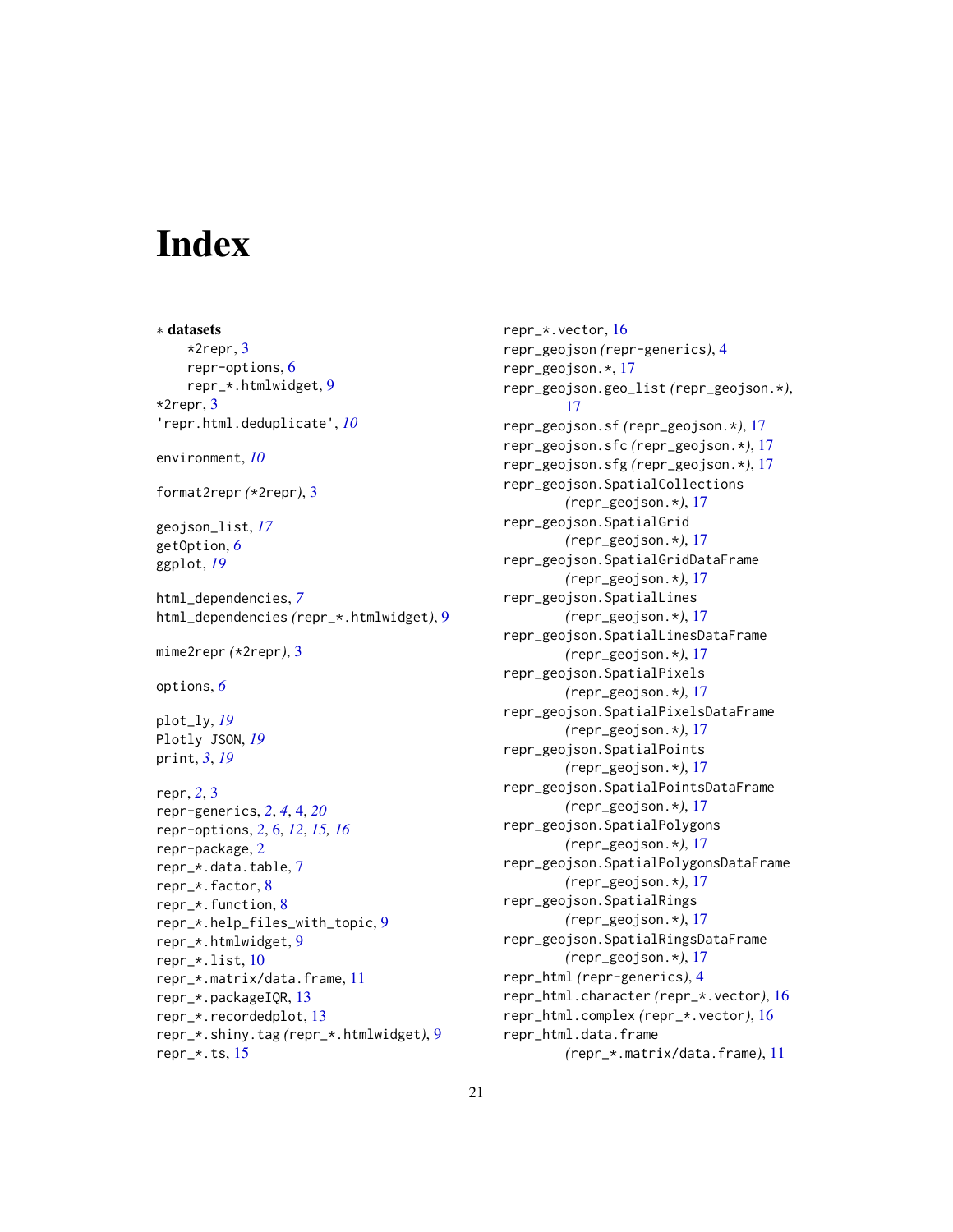repr\_html.data.table *(*repr\_\*.data.table*)*, [7](#page-6-0) repr\_html.Date *(*repr\_\*.vector*)*, [16](#page-15-0) repr\_html.factor *(*repr\_\*.factor*)*, [8](#page-7-0) repr\_html.function *(*repr\_\*.function*)*, [8](#page-7-0) repr\_html.help\_files\_with\_topic *(*repr\_\*.help\_files\_with\_topic*)*, [9](#page-8-0) repr\_html.htmlwidget *(*repr\_\*.htmlwidget*)*, [9](#page-8-0) repr\_html.integer *(*repr\_\*.vector*)*, [16](#page-15-0) repr\_html.list *(*repr\_\*.list*)*, [10](#page-9-0) repr\_html.logical *(*repr\_\*.vector*)*, [16](#page-15-0) repr\_html.matrix *(*repr\_\*.matrix/data.frame*)*, [11](#page-10-0) repr\_html.numeric *(*repr\_\*.vector*)*, [16](#page-15-0) repr\_html.packageIQR *(*repr\_\*.packageIQR*)*, [13](#page-12-0) repr\_html.shiny.tag *(*repr\_\*.htmlwidget*)*, [9](#page-8-0) repr\_html.ts *(*repr\_\*.ts*)*, [15](#page-14-0) repr\_javascript *(*repr-generics*)*, [4](#page-3-0) repr\_jpg *(*repr-generics*)*, [4](#page-3-0) repr\_jpg.recordedplot *(*repr\_\*.recordedplot*)*, [13](#page-12-0) repr\_json *(*repr-generics*)*, [4](#page-3-0) repr\_latex *(*repr-generics*)*, [4](#page-3-0) repr\_latex.character *(*repr\_\*.vector*)*, [16](#page-15-0) repr\_latex.complex *(*repr\_\*.vector*)*, [16](#page-15-0) repr\_latex.data.frame *(*repr\_\*.matrix/data.frame*)*, [11](#page-10-0) repr\_latex.data.table *(*repr\_\*.data.table*)*, [7](#page-6-0) repr\_latex.Date *(*repr\_\*.vector*)*, [16](#page-15-0) repr\_latex.factor *(*repr\_\*.factor*)*, [8](#page-7-0) repr\_latex.function *(*repr\_\*.function*)*, [8](#page-7-0) repr\_latex.help\_files\_with\_topic *(*repr\_\*.help\_files\_with\_topic*)*, [9](#page-8-0) repr\_latex.integer *(*repr\_\*.vector*)*, [16](#page-15-0) repr\_latex.list *(*repr\_\*.list*)*, [10](#page-9-0) repr\_latex.logical *(*repr\_\*.vector*)*, [16](#page-15-0) repr\_latex.matrix *(*repr\_\*.matrix/data.frame*)*, [11](#page-10-0) repr\_latex.numeric *(*repr\_\*.vector*)*, [16](#page-15-0) repr\_latex.ts *(*repr\_\*.ts*)*, [15](#page-14-0) repr\_markdown *(*repr-generics*)*, [4](#page-3-0) repr\_markdown.character

*(*repr\_\*.vector*)*, [16](#page-15-0) repr\_markdown.complex *(*repr\_\*.vector*)*, [16](#page-15-0) repr\_markdown.data.frame *(*repr\_\*.matrix/data.frame*)*, [11](#page-10-0) repr\_markdown.Date *(*repr\_\*.vector*)*, [16](#page-15-0) repr\_markdown.factor *(*repr\_\*.factor*)*, [8](#page-7-0) repr\_markdown.function *(*repr\_\*.function*)*, [8](#page-7-0) repr\_markdown.integer *(*repr\_\*.vector*)*, [16](#page-15-0) repr\_markdown.list *(*repr\_\*.list*)*, [10](#page-9-0) repr\_markdown.logical *(*repr\_\*.vector*)*, [16](#page-15-0) repr\_markdown.matrix *(*repr\_\*.matrix/data.frame*)*, [11](#page-10-0) repr\_markdown.numeric *(*repr\_\*.vector*)*, [16](#page-15-0) repr\_markdown.ts *(*repr\_\*.ts*)*, [15](#page-14-0) repr\_option\_defaults *(*repr-options*)*, [6](#page-5-0) repr\_pdf *(*repr-generics*)*, [4](#page-3-0) repr\_pdf.recordedplot *(*repr\_\*.recordedplot*)*, [13](#page-12-0) repr\_plotly1 *(*repr-generics*)*, [4](#page-3-0) repr\_plotly1.\*, [19](#page-18-0) repr\_plotly1.ggplot *(*repr\_plotly1.\**)*, [19](#page-18-0) repr\_plotly1.plotly *(*repr\_plotly1.\**)*, [19](#page-18-0) repr\_png *(*repr-generics*)*, [4](#page-3-0) repr\_png.recordedplot *(*repr\_\*.recordedplot*)*, [13](#page-12-0) repr\_svg *(*repr-generics*)*, [4](#page-3-0) repr\_svg.recordedplot *(*repr\_\*.recordedplot*)*, [13](#page-12-0) repr\_text, *[2](#page-1-0)[–4](#page-3-0)*, *[6](#page-5-0)*, [19](#page-18-0) repr\_text.data.frame *(*repr\_\*.matrix/data.frame*)*, [11](#page-10-0) repr\_text.data.table *(*repr\_\*.data.table*)*, [7](#page-6-0) repr\_text.help\_files\_with\_topic *(*repr\_\*.help\_files\_with\_topic*)*, [9](#page-8-0) repr\_text.htmlwidget *(*repr\_\*.htmlwidget*)*, [9](#page-8-0) repr\_text.matrix *(*repr\_\*.matrix/data.frame*)*, [11](#page-10-0) repr\_text.packageIQR *(*repr\_\*.packageIQR*)*, [13](#page-12-0) repr\_text.recordedplot